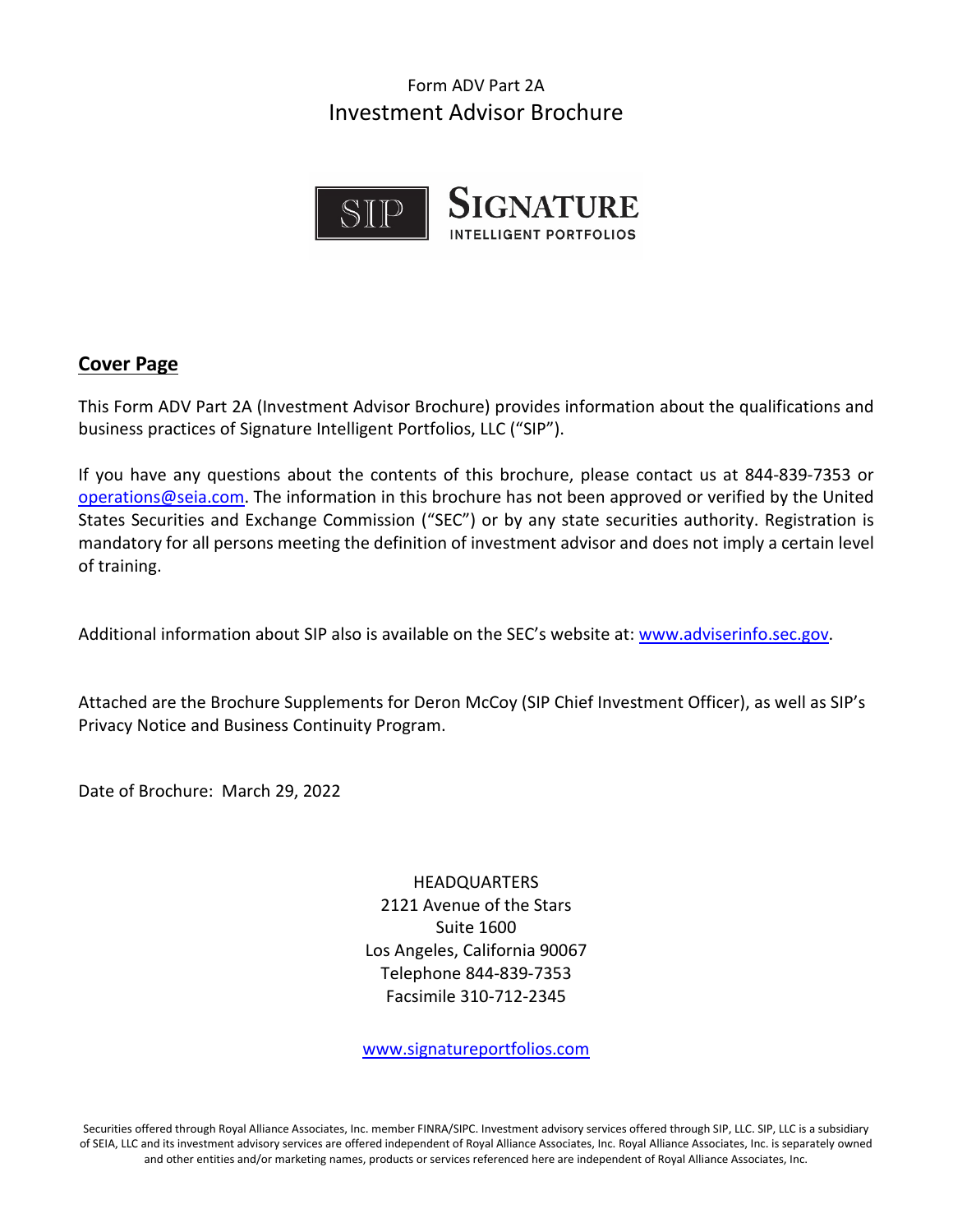# Material Changes to Investment Advisor Brochure

#### <span id="page-1-0"></span>**Summary of Material Changes**

The purpose of this section is to discuss only material changes since the last annual update of the SIP Investment Advisor Brochure. The date of the last annual update was March 29, 2021

The purpose of this section is to discuss only material changes since the last annual update of the Signature Intelligent Portfolios, LLC ("SIP") Investment Advisor Brochure.

1. The firm had no material changes for the period

Please review the full document SIP ADV 2A for further information associated with these changes.

Delivery:

Within 120 days of our fiscal year end, which is December 31, we will deliver our annual Summary of Material Changes. SIP will provide you with a new Brochure as necessary based on changes or new information at any time. You can request SIP's Brochure by contacting 844-839-7353, operations@seia.com or on our website, www.signatureportfolios.com. The Brochure will be provided free of charge.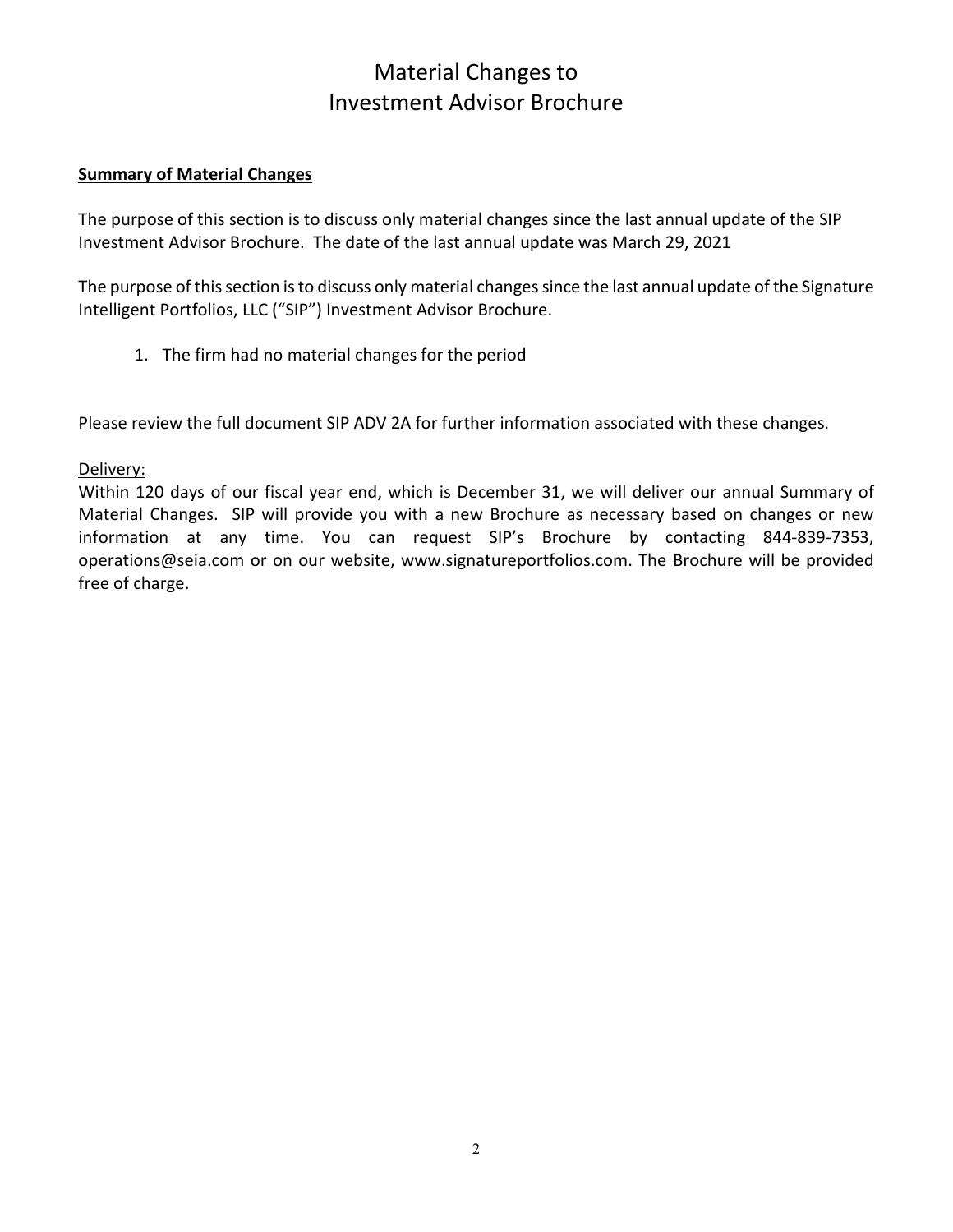# **Table of Contents**

<span id="page-2-0"></span>

| Code of Ethics, Participation or Interest in Client Transactions & Personal Trading11 |
|---------------------------------------------------------------------------------------|
|                                                                                       |
|                                                                                       |
|                                                                                       |
|                                                                                       |
|                                                                                       |
|                                                                                       |
|                                                                                       |
|                                                                                       |
|                                                                                       |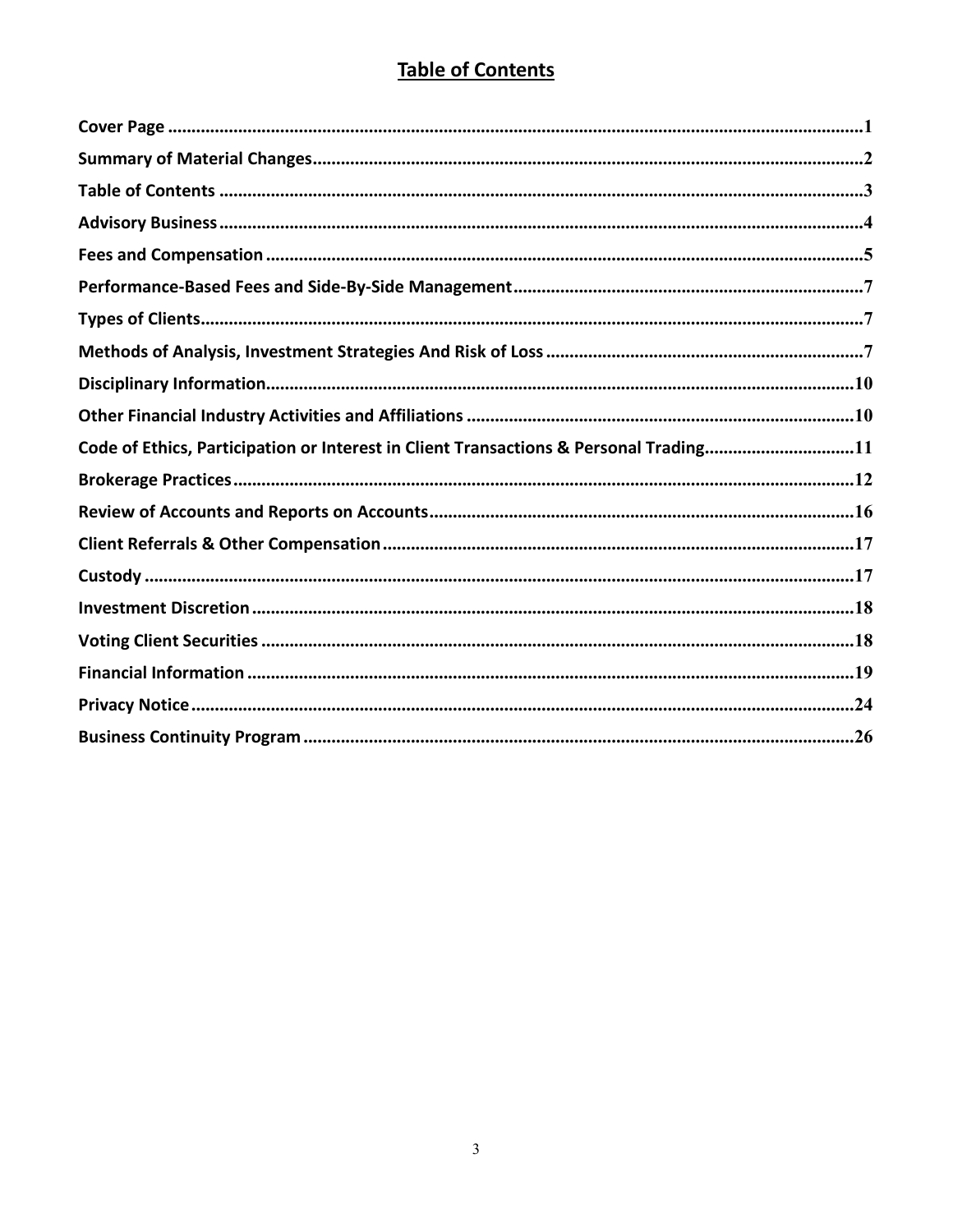# <span id="page-3-0"></span>**Advisory Business**

#### Advisory Firm

Signature Intelligent Portfolios, LLC ("SIP") is a registered investment advisory firm that was launched in 2015 to provide an automated investing solution to meet the needs of a new generation of investors. SIP is a wholly owned subsidiary of Signature Estate & Investment Advisors, LLC® ("SEIA"), of which the principal owner is Brian D. Holmes. Both SIP and SEIA are Registered Investment Advisers under the Investment Advisers Act of 1940, as amended ("The Act"). SIP provides services to clients referred by SEIA.

As of December 31, 2021, SIP manages \$11,361,376 of client assets on a discretionary basis.

#### Advisory Services

SIP is the client's investment adviser and primary point of contact. Regular and continuous internet access is required to engage SIP's services. SIP provides clients with an online investment management solution which includes paperless account opening, paperless funding experience and automation in certain key aspects of the investment process. SIP offers its automated investment solutions through two separate and distinct platforms (further described below). Each platform includes an online questionnaire that helps determine the client's investment objectives, risk tolerance and goals to ultimately tailor our advisory services to the individual needs of the client. Based on the responses provided by the client, SIP selects the appropriate corresponding model portfolio. SIP will monitor and manage the portfolio on an ongoing basis.

SIP offers its automated investment solutions through two separate and distinct platforms

- 1. Schwab Intelligent Portfolios® is sponsored by Charles Schwab & Co., Inc. ("Schwab"). Schwab provides administration and related services for the Program. Charles Schwab Investment Advisory, Inc. ("CSIA"), an affiliate of Schwab, provides portfolio management services.
- 2. Fidelity Brokerage Services ("FBS") Automated Managed Platform ("AMP") accessible through eMoney's emX Select platform (or any replacement or successor platform) which is sub-advised by Geode Capital Management, LLC ("GCM").

SIP is independent of and not owned by, affiliated with, sponsored by or supervised by Schwab Intelligent Portfolios®, CSIA, Schwab, Fidelity Brokerage Services, AMP, eMoney or GCM.

The CSIA platform is described in detail in the Schwab Intelligent Portfolios® Disclosure Brochure (the "Disclosure Brochure"), which is delivered to clients by CSIA during the online enrollment process. The AMP platform is described in detail in the Geode Capital Management, LLC Form ADV 2A brochure for Fidelity Automated Managed Platform Managed Account Service, which is delivered to clients by FBS during the online enrollment process.

SIP can only provide investment advice with respect to those investments currently available on the available platforms. The investments currently available for Schwab Intelligent Portfolios®: Schwab ETFs™ and third-party ETFs are filtered through a carefully selected set of stringent criteria. This ensures that all ETFs chosen for Schwab Intelligent Portfolios deliver both diversity and cost efficiency. These selection criteria, as explained in the Program Disclosure Brochure, pares down more than 1,800 ETFs to the 53 ETFs (subject to change) that could potentially be part of your Schwab Intelligent Portfolios account. The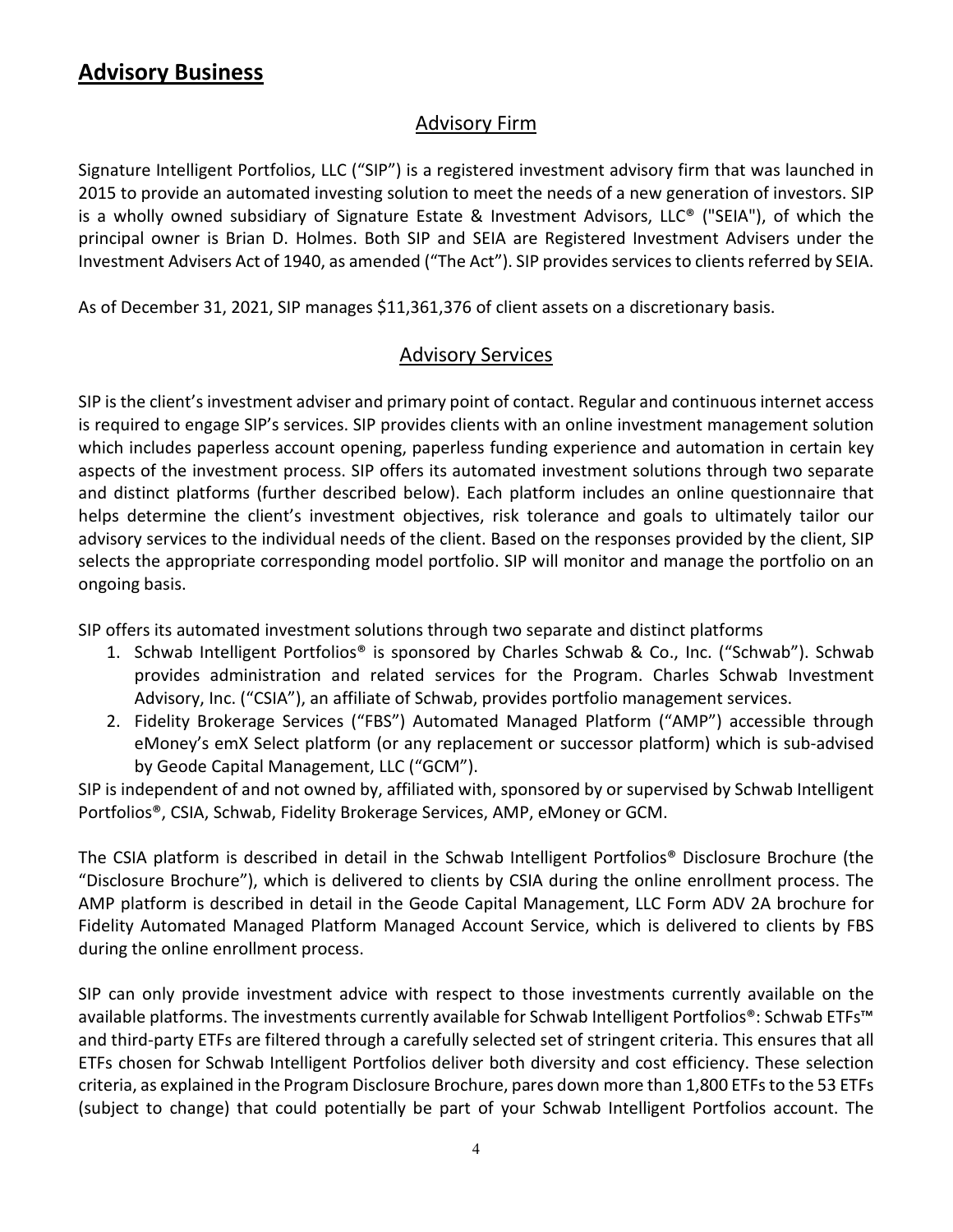investments currently available for AMP: Fidelity ETFs, Fidelity Mutual Funds, Blackrock Investments LLC (or one of its affiliates, collectively "BlackRock"), including iShares® ETFs and, to a more limited extent, other third-party ETFs. It is GCM's expectation that the portfolios will be invested primarily in funds offered by Fidelity and BlackRock.

Clients are able to impose reasonable restrictions on investing in certain types of securities.

With respect to Schwab Intelligent Portfolios®: Clients will not be allowed to make trades in their account. Clients may request that certain ETFs be excluded from their account, but SIP or Schwab Intelligent Portfolios is not required to accept account restrictions that it deems unreasonable. A request to exclude certain ETFs from a client's account may result in delays in the management of the account. Accounts with imposed management restrictions may experience different performance from Accounts without restrictions, possibly producing less favorable performance results as a result of such restriction. The client will be notified if the account cannot be managed with the requested investment restrictions. Clients also may request that CSIA use a tax-loss harvesting strategy so that tax losses are generated to offset potential capital gains in their account, subject to meeting minimum balance requirements (currently \$50,000, which is subject to change).

With respect to AMP: Clients are entitled to impose reasonable restrictions on the management of their Accounts. Account restrictions may be requested, or changed, by the Client by contacting SIP. SIP will relay any such request to GCM promptly in writing (including through an online platform, electronic mail or other electronic means). Any proposed restriction, or any change in a pre-existing restriction, is subject to the receipt and acceptance by GCM. A restriction request may result in delays in the management of an Account, and if an Account cannot be managed with the requested investment restriction, GCM will notify SIP, who shall then notify the Client. Such a restriction may include prohibitions with respect to the purchase of a particular fund or funds, provided such restriction is not inconsistent with GCM stated investment strategy or philosophy or is not fundamentally inconsistent with the nature or operation of the Service. If a restriction is accepted, assets will be invested in a manner that is appropriate given the restriction. Accounts with imposed management restrictions may experience different performance from Accounts without restrictions, possibly producing less favorable performance results as a result of such restriction. Restrictions will be reevaluated on an as-needed basis, including but not limited to as a result of changes in the underlying funds or Models, which may result in the denial or modification of the restriction that was previously accepted. If a Client makes any changes to the Profile selected for his or her Account that causes a change to the corresponding Model selected for such Account while such Account is subject to a restriction and SIP or the Client would like that restriction to remain in place after any such change, a new request must be submitted by the client and/or SIP to GCM LLC in writing (including through an online platform, electronic mail or other electronic means).

# <span id="page-4-0"></span>**Fees and Compensation**

## Advisory Fees

Fees are computed as an annualized percentage of assets under management including cash balances and accrued interest. The fees are non-negotiable and are payable quarterly in arrears. Fees begin accruing when accounts become linked to us or when funded. To allow for additional account setups, transfers, final strategy discussions, etc., at our discretion, SIP can delay or waive the first quarter fee. The first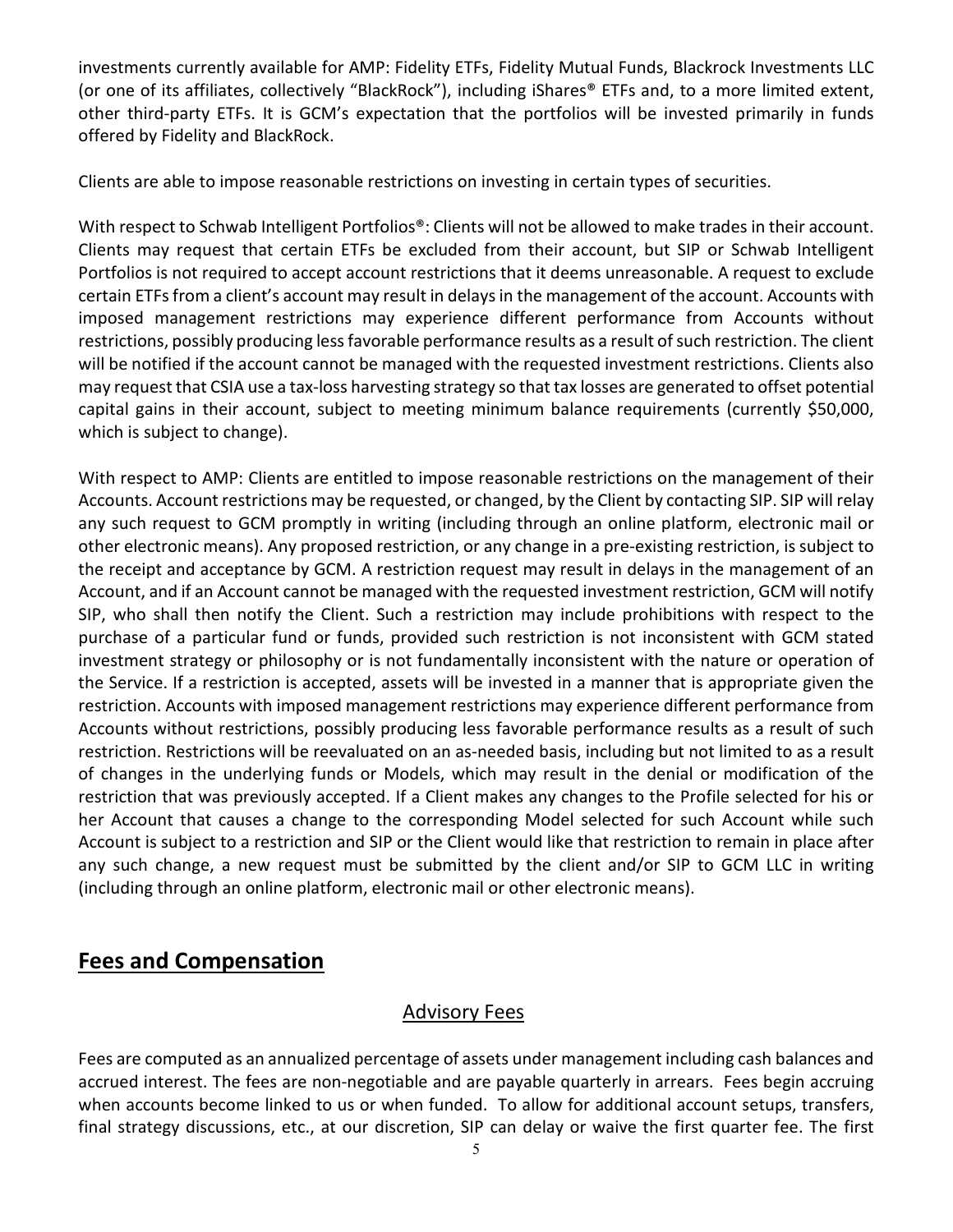payment is assessed and due at the end of the first calendar quarter and will be assessed pro rata in the event the Agreement is executed at any time other than the first day of the current calendar quarter. Subsequent payments are due and will be assessed on the first day after the end of each calendar quarter based on the value of the account assets under supervision as of the close of business on the last business day of that quarter. Fees may be waived at our discretion, on the value of deposits made shortly before the end of the quarter. The client, by contacting SIP, must submit the request to the SIP billing department to have the fee waived which will be reviewed on a case-by-case basis.

Clients do not pay fees to Schwab Performance Technologies ("SPT") or brokerage commissions or other fees to Charles Schwab & Co., Inc. ("CS&Co") as part of the automated investment program (the "Program") so long as we maintain client assets in accounts at Schwab. Schwab does receive other revenues, including (i) the profit earned by Charles Schwab Bank, SSB, a Schwab affiliate, on the allocation to the Schwab Intelligent Portfolios Sweep Program described in the Schwab Intelligent Portfolios Sweep Program Disclosure Statement; (ii) investment advisory and/or administrative service fees (or unitary fees) received by Charles Schwab Investment Management, Inc., a Schwab affiliate, from Schwab ETFs™ Schwab Funds® and Laudus Funds® that we select to buy and hold in the client's brokerage account; (iii) fees received by Schwab from mutual funds in the Schwab Mutual Fund Marketplace® (including certain Schwab Funds and Laudus Funds) in the client's brokerage account for services Schwab provides; and (iv) remuneration Schwab receives from the market centers where it routes ETF trade orders for execution.

With respect to AMP platform fee, 15 basis points (bps) of the client fee is allocated to Fidelity. In exchange for this 15 bps fee, the client receives access to eMoney. Pursuant to a contractual long-term marketing arrangement between Fidelity and BlackRock, Fidelity receives compensation from BlackRock in connection with the purchase of BlackRock ETFs in certain Fidelity investment programs, including AMP. However, any such amounts received by Fidelity as a result of the investment of Account assets in BlackRock ETFs pursuant to this arrangement will be per the GCM ADV part 2A for Fidelity AMP. This arrangement allows the Service to offer BlackRock ETFs to Adviser Clients at a lower overall cost.

The below table shows the annualized advisory fee which is charged for all accounts over \$5,000.

| Platform Name                                        | Fee       |
|------------------------------------------------------|-----------|
| Schwab Intelligent Portfolios <sup>®</sup>           | 50 bps    |
| <b>Fidelity Automated Managed Platform</b>           | $65$ bps* |
| $\star$ client in the sector concerns to the sector. |           |

\* Client will receive access to eMoney.

Clients will authorize the custodian holding client funds and securities to deduct SIP advisory fees direct from the client account in accordance with statements prepared and submitted to the custodian by SIP. The custodian will provide periodic account statements to the client. Such statements will reflect all fee withdrawals by SIP. It is the client's responsibility to verify the accuracy of the fee calculation. The custodian will not determine whether the fee is properly calculated. In no case are fees collected in advance for services to be performed.

The fees are for advisory services only and do not include any expenses related to investments in mutual funds and ETFs. With investments in mutual funds or ETFs: clients pay the ongoing expenses of the mutual fund or ETF, known as the expense ratio. The expense ratio is the annual fee that all funds or ETFs charge their shareholders. It expresses the percentage of assets deducted each fiscal year for fund expenses, including 12b-1 fees, management fees, administrative fees, operating costs, and all other asset-based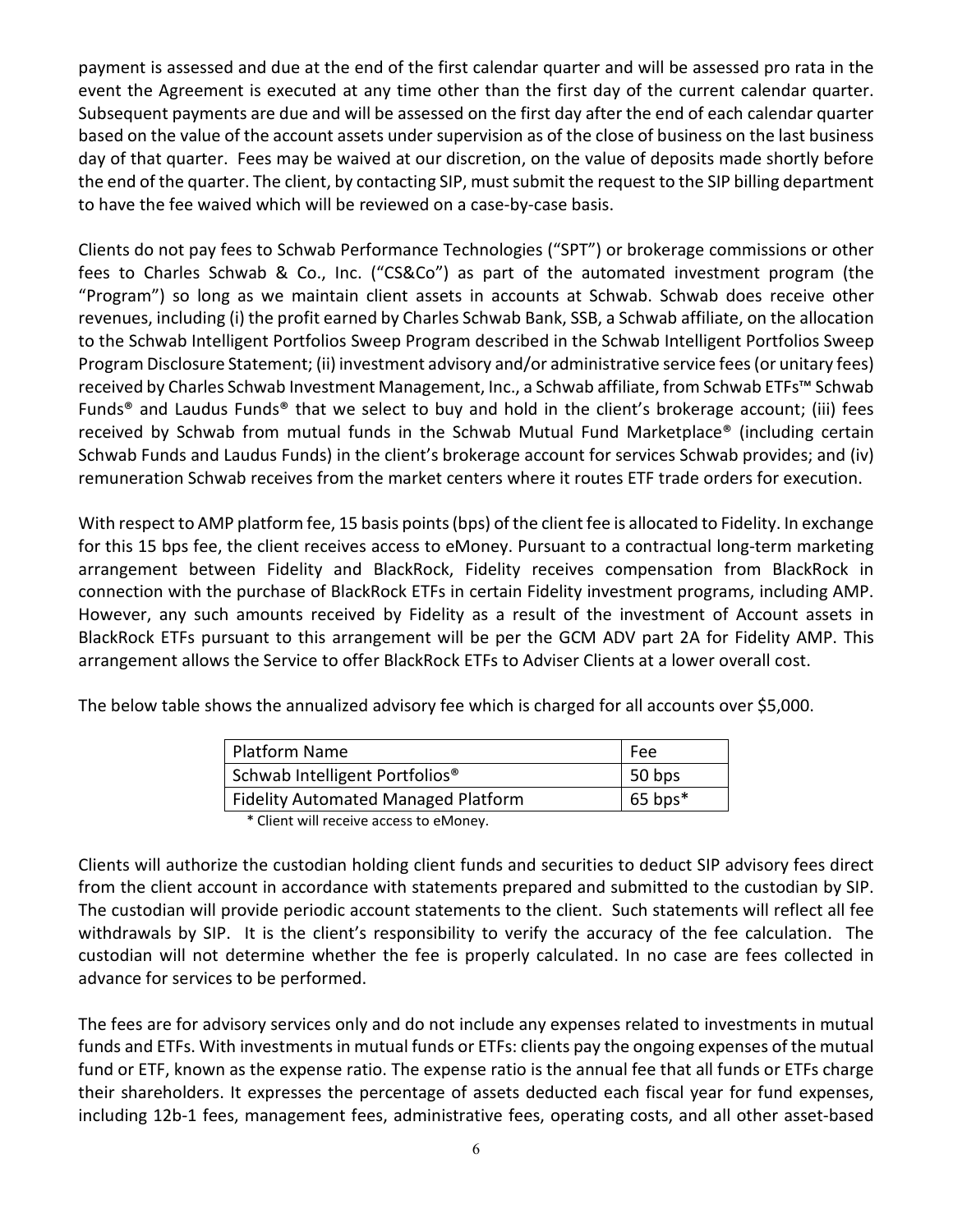costs incurred by the fund. Details regarding the expense ratio associated with any particular mutual fund can be found in the prospectus. The SIP program seeks out low-cost funds however, they may not be the lowest cost funds available.

Further, the advisor fee does not include any fees related to custodial fees, brokerage fees, transaction costs or commissions which may be charged separately by the broker/dealer custodial firm. See **Brokerage Practices** (below) for further information.

SIP does not accept compensation for the sale of securities or other investment products, including assetbased sales charges or service fees from the sale of mutual funds.

## Termination

Services will continue until either party terminates the Engagement Agreement on immediate written notice. If termination occurs prior to the end of a calendar quarter, SIP maintains the right to charge fees due on a pro-rata basis. As of the date of termination SIP will no longer be the investment advisor of record. All assets will remain at the custodian and it will be Client's responsibility to monitor the account and instruct the custodian as to the final disposition of assets. SIP will not take any other action, unless specifically notified by the Client.

The Engagement Agreement contains a pre-dispute arbitration clause. Client understands that the agreement to arbitrate does not constitute a waiver of the right to seek a judicial forum where such a waiver would be void under the federal securities laws. Arbitration is final and binding on the parties.

# <span id="page-6-0"></span>**Performance-Based Fees and Side-By-Side Management**

SIP does not charge performance-based fees. (A fee that is based on gains in the client account.)

# <span id="page-6-1"></span>**Types of Clients**

SIP is generally available to individual investors who reside in the U.S. for their taxable accounts or retirement accounts. Living trust accounts and organizations, such as corporations, limited liability companies and limited partnerships, may be able to participate in the SIP program however, they will not have the same digital client experience as individual clients. Clients that are government entities or accounts that would be subject to the Employee Retirement Income Security Act of 1974, are not eligible for SIP's services.

There is no minimum to establish a SIP account however, to be initially invested in an investment strategy the account must meet a \$5,000 per account minimum

# <span id="page-6-2"></span>**Methods of Analysis, Investment Strategies And Risk of Loss**

Under Schwab Intelligent Portfolios® SIP's **D**epartment of **I**nvestment **M**anagement and **E**conomic **S**trategy ("DIMES") is responsible for constructing investment strategies that consist of diversified portfolios of ETFs combined with a cash allocation pursuant to parameters of Schwab Intelligent Portfolios®. DIMES will design a strategy for each of the risk levels available to the client based on client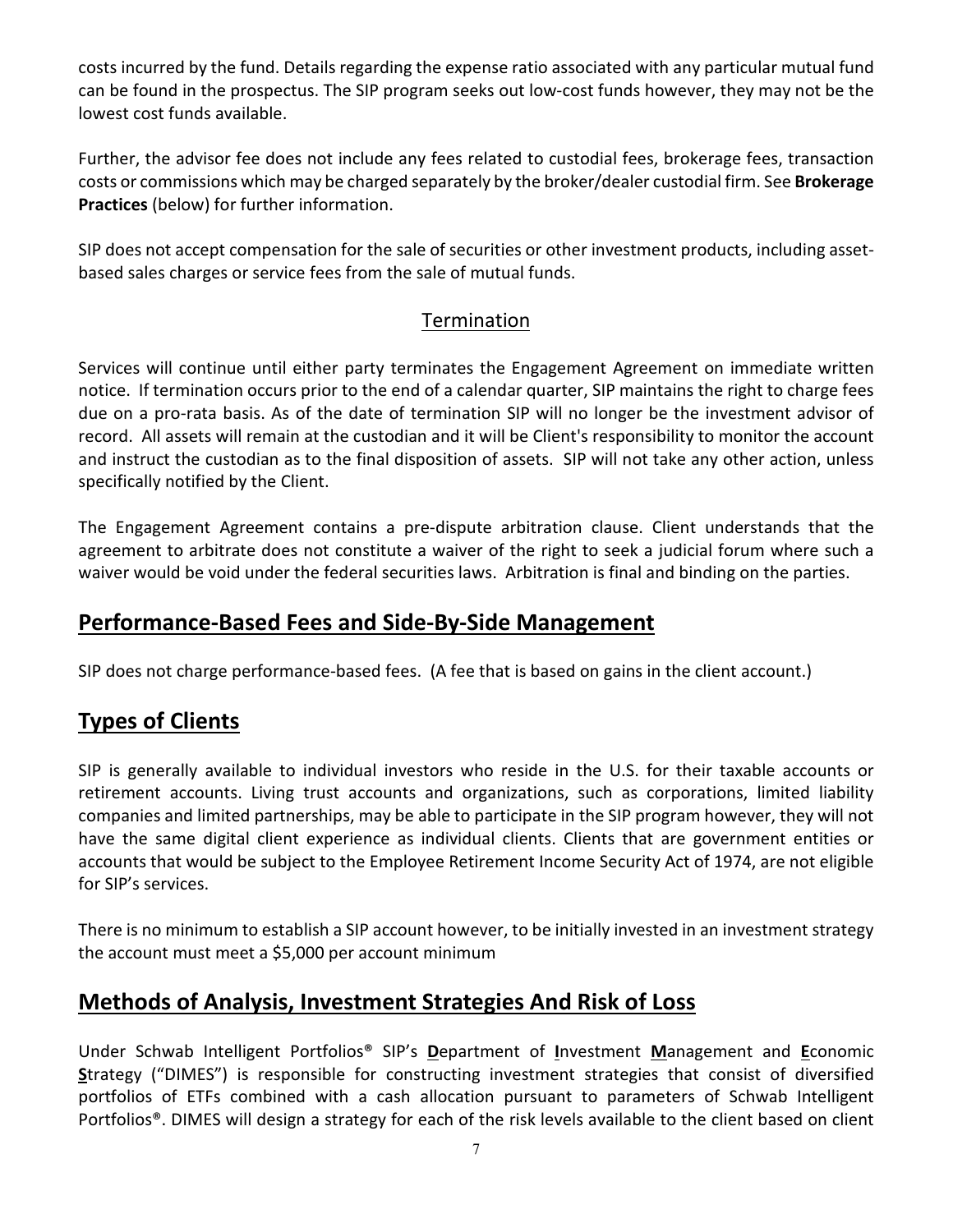responses to the online questionnaire. DIMES may at their own discretion add, remove, or change investment strategies used in the Program.

DIMES uses the principles found in Modern Portfolio Theory, proprietary research, and third-party research. Underlying this approach is:

- Strategic Macro Asset Allocation, which is based on asset class and style through the use of computer models, based on capital market assumptions and modern portfolio theory principles.
- Tactical Micro Allocation, which is based on business cycle, global and domestic macro / microeconomic conditions and other potential event-driven opportunities.

DIMES analysis and investment selection are driven by a two-prong approach to filter the universe of ETFs for inclusion in the investment strategies:

- Quantitative metrics focus on identifying potential investments with consistent, good risk-adjusted performance returns based on mathematical and statistical methods and analysis.
- Qualitative metrics focus on the "quality" of potential investments that meet the above quantitative standards. DIMES focuses on attributes of investments that cannot be directly captured by quantitative measurement.

The universe of investments available to select from is limited to the investments available on the Schwab Intelligent Portfolios platform. See further details in **Advisory Business.**

Under Fidelity AMP, GCM as subadvisor, produces a set of asset allocation Models, including selecting a combination of Funds (ETFs and Mutual Funds) for each Model, and manages the assets in each Account on a discretionary basis to correspond to the Model selected by SIP, in coordination with the client, based on the clients responses to the online questionnaire for such Account. This activity shall be in accordance with the parameters described in GCM ADV 2A brochure for Fidelity Automated Managed Platform Managed Account Service. The universe of investments available to select from is limited to the investments available on the AMP platform. See further details in **Advisory Business.**

## Risk of Loss

The Financial markets are volatile and there are risks in all types of investment vehicles, including "lowrisk" strategies. Client, at all times, shall elect unilaterally to follow or ignore completely, or in part, any information, recommendation, or advice given by SEIA. There is no guarantee that the investment strategy selected for the client will result in the client's goals being met, nor is there any guarantee of profit or protection from loss. **For those investments sold by prospectus, clients should read the prospectus in full.**

**Asset Allocation Risk -** The asset classes in which a client account seeks investment exposure will perform differently from one another. Following, a client account will be affected by its allocation among equity securities, debt securities, alternative investments and cash-equivalent securities.

**Market Risk** – Also known as systematic risk, refers to the risk that an investment may face due to fluctuations in the market. There is risk that an investment's value will decrease, sometimes rapidly and unpredictably. Market risk contrasts with specific risk, also known as business risk or unsystematic risk, which is tied directly with a market sector or the performance of a particular company. In other words, market risk refers to the overall economy or securities markets, while specific risk involves only a part. **Credit Risk** - is the risk that a company won't be able to meet its obligations to pay back its debts. Which in turn could mean that potential investors will lose the money invested in the company. The more debt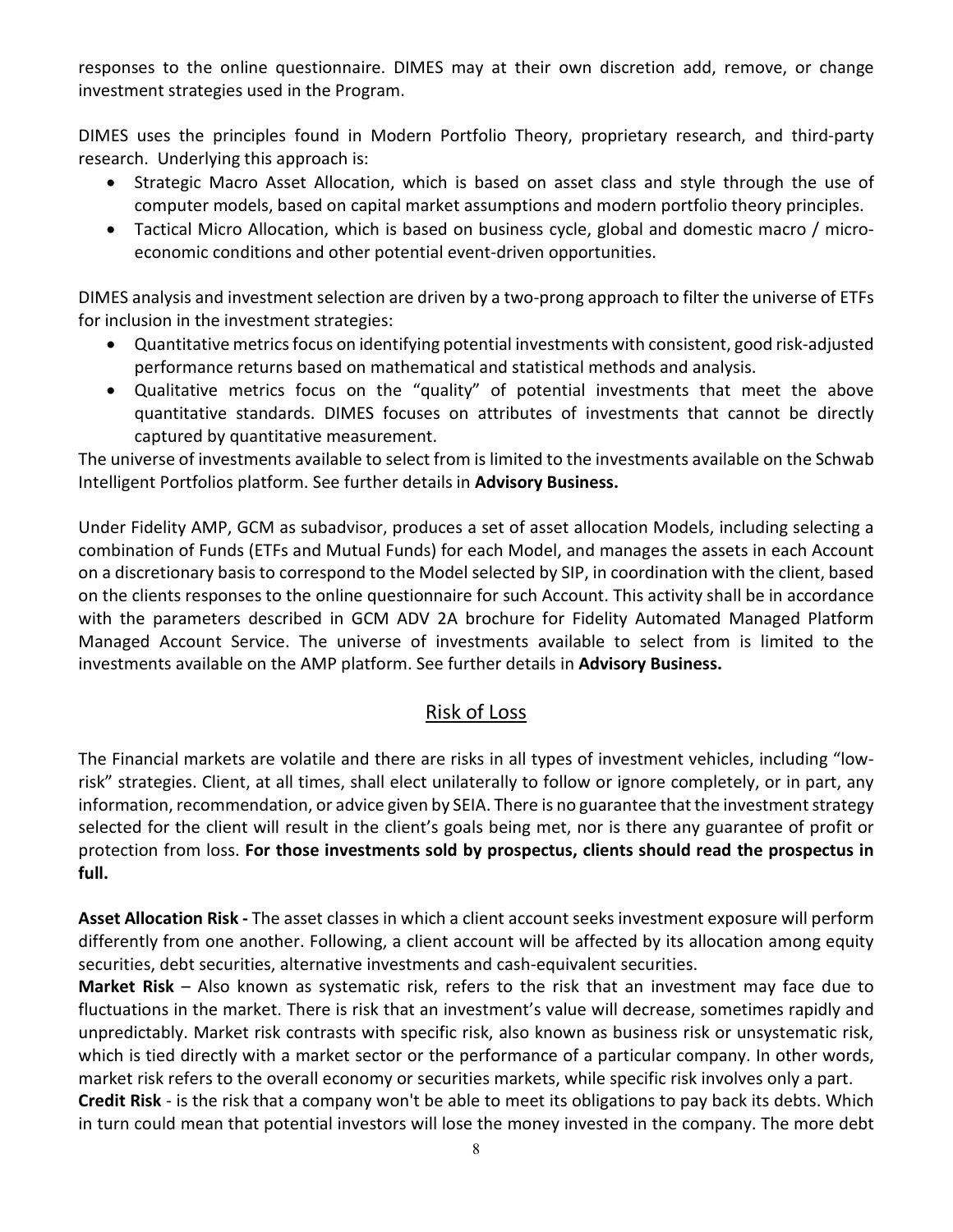a company has, the higher the potential financial risk. The lower the rating of a debt security, the higher its credit risk.

**Business Risk** - is the exposure a company or organization has to factors that will lower its profits or lead it to fail such as a change in client sentiment towards the company or product, disasters, competition and regulation. Anything that threatens a company's ability to meet its target or achieve its financial goals is called business risk.

**Management Risk** - is the risk — financial, ethical or otherwise — associated with ineffective, destructive or underperforming management. Management risk can be a factor for investors holding a security of a company. Management risk can also refer to the risks associated with the management of an investment fund.

**Liquidity Risk** - The risk stemming from the lack of marketability of an [investment](http://www.investopedia.com/terms/l/liquidityrisk.asp##) that cannot be bought or sold quickly enough to prevent or minimize a loss or capture a gain.

**Interest Rate Risk** - is the risk that an investment's value will change as a result of a change in interest rates. This risk affects the value of bonds more directly than [stocks.](http://www.investopedia.com/university/risk/risk2.asp##) All debt securities are subject to interest rate risk and credit risk. Debt securities will generally loose value if interest rates increase. High yield securities, which are debt securities rated below investment grade, face higher credit risk and downgrade risk (the chance that a credit rating agency will downgrade their rating / opinion on the safety of the security) than other debt securities.

**Currency Risk** - When [investing](http://www.investopedia.com/university/risk/risk2.asp##) in foreign countries you must consider the fact that currency exchange rates effect asset prices. [Currency](http://www.investopedia.com/terms/f/foreignexchangerisk.asp) risk applies to all financial instruments that are in a currency other than the US Dollar. As the value of an account managed by SEIA is calculated in U.S. dollars, it is possible for the account to lose money by investing in a foreign security if the local currency of a foreign market depreciates against the U.S. dollar, even if the local-currency value of the account's holdings goes up. Generally, a strong U.S. dollar relative to other currencies will adversely affect the value of the account's holdings in foreign securities.

**Country Risk -** A collection of risks associated with investing in a particular country. These risks include political risk, exchange rate risk, economic risk, sovereign risk and transfer risk, which is the risk of capital being locked up or frozen by government action. Country risk can reduce the expected return on an [investment](http://www.investopedia.com/terms/c/countryrisk.asp##) and must be taken into consideration whenever investing abroad.

The risks of **Mutual Funds** and **ETFs** depend on the underlying securities they hold, as well as added manager risk, which refers to the manager underperforming their benchmark. Stock funds have similar risks as stocks, just as bond funds have similar risks as bonds. Some ETFs that trade infrequently will have an added liquidity risk.

## Other Risks

**Use of Algorithms Risks:** The SIP platform employs algorithms to automate key aspects of our investment process. This investment management process exposes accounts to risks specific to the use of algorithms. The algorithms assume that portfolio holdings quantity and price data is accurate and complete. There is a risk that the algorithms and data input into the algorithms may not be programed to consider relevant factors such as short-term asset class volatility, individual tax circumstance or certain questions from the online questionnaire and could have errors, omissions, imperfections and malfunctions (collectively, "Algorithm Issues"). Any decisions made in reliance upon incorrect data expose clients to potential risks. Algorithm Issues are often extremely difficult to detect. Some Algorithm Issues may go undetected for long periods of time and some may never be detected. It is also possible that the algorithms do not accurately and efficiently forecast security and portfolio risk. These risks are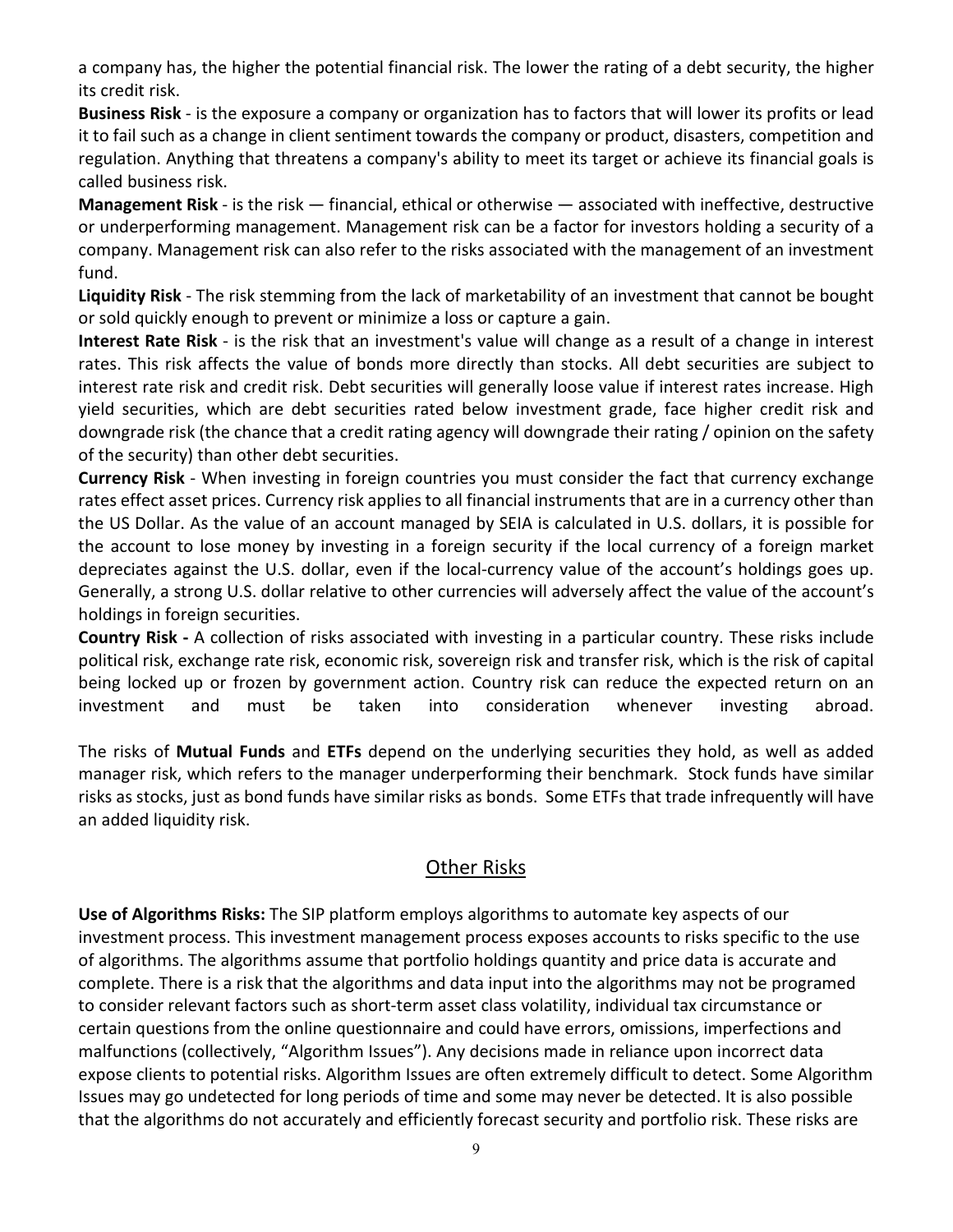mitigated by testing and human oversight of the algorithms and their output. Algorithm Issues are an inherent risk of investing in the SIP platform and there is no assurance that the algorithms will always work as intended or produce the optimal results and as such, clients should be prepared to bear these risks.

**Cyber Security Risk** – With the increased use of technologies such as the Internet to conduct business, a portfolio is susceptible to operational, information security and related risks. In general, cyber incidents can result from deliberate attacks or unintentional events and are not limited to, gaining unauthorized access to systems, misappropriating assets or sensitive information, corrupting data, or causing operational disruption, including the denial-of-service attacks on websites. Cyber security failures or breaches internally or by a third-party service provider have the ability to cause disruptions and impact business operations, potentially resulting in financial losses, the inability to transact business, violations of applicable privacy and other laws, regulatory fines, penalties, reputational damage, and/or additional compliance costs, including the cost to prevent cyber incidents.

**Sub-Adviser and Third-Party Manager Risk**: The success of an account's investment through subadvisers and/or third party managers in general is subject to a variety of risks, including those related to the quality of the management of the sub-adviser and/or third-party manager; the quality of the management of the operating companies and the ability of such management to develop and maintain successful business enterprises; and the ability of a sub-adviser and/or third-party manager to successfully source investment opportunities, operate and manage their investments.

# <span id="page-9-0"></span>**Disciplinary Information**

An investment advisor must disclose material facts about any legal or disciplinary event that is material to a client's evaluation of the advisory business or of the integrity of its management personnel.

SIP does not have any disclosure items.

# <span id="page-9-1"></span>**Other Financial Industry Activities and Affiliations**

SIP is not, but the Investment Advisor Representatives (IARs) of the firm are licensed as Registered Representatives with Royal Alliance Associates, Inc. ("RA"). RA is a general securities broker/dealer, member FINRA & SIPC. RA is a wholly-owned subsidiary of Advisor Group, Inc. ("AG"). AG is one of the largest networks of independent wealth management firms in the United States. The four individual firms that comprise Advisor Group are Royal Alliance Associates, FSC Securities Corporation, SagePoint Financial, and Woodbury Financial Services.

Signature Estate & Investment Advisors, LLC (SEIA) is the parent company of SIP. SEIA and SIP have shared personnel Signature Intelligent Portfolios, LLC ("SIP") and Signature Investment Advisors, LLC ("SIA") are subsidiaries of Signature Estate & Investment Advisors, LLC ("SEIA"). SEIA has been providing Investment Advisory Services since 1997. SEIA is a Registered Investment Advisor under The Act. The principal owner is Brian D. Holmes, founder, President, CEO, and Secretary. Mr. Holmes has been in the financial services industry since 1984. SEIA provides investment advisory services direct to individuals, high net worth individuals and organizations. SIA provides investment advisory services to clients referred from RA Corporate RIA. SIP provides investment advisory services to clients referred from SEIA.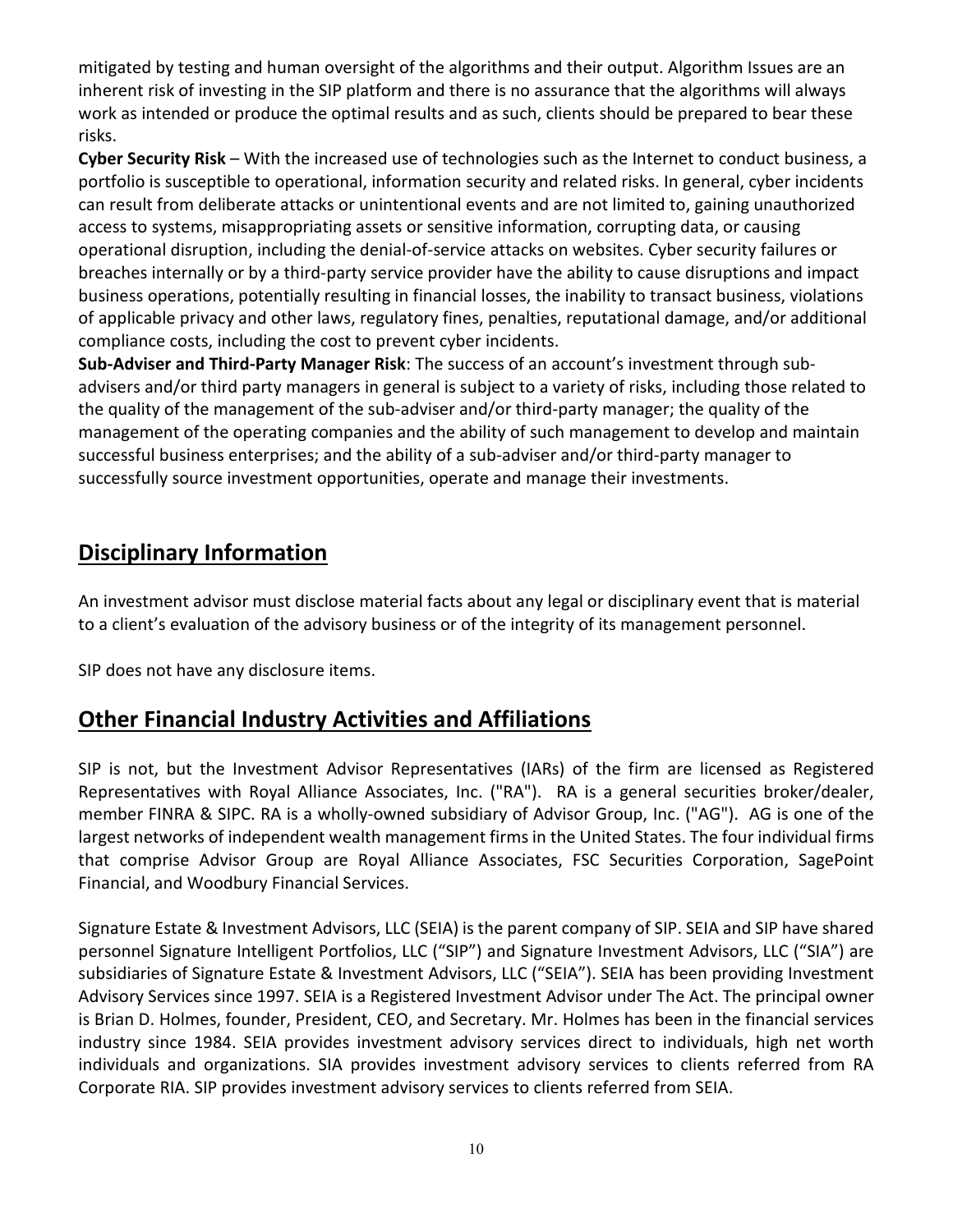IARs of SIP are also IARs of SEIA and may also be IARs of SIA. SEIA, SIA and SIP are all Registered Investment Advisers under The Act. SEIA, SIA and SIP have shared personnel. IARs and other associated persons of SIP may also act in other capacities for SEIA and/or SIA and would have additional disclosures if/when acting under SEIA or SIA. If a client were to receive services of SEIA, then the client would receive the SEIA disclosure document. It is not anticipated that SIP clients will be clients of SIA. However, if a client were to receive services of SIA, then the client would receive the SIA disclosure document.

SEIA has other affiliated companies, Signature Comprehensive Insurance Services LLC ("SCIS") & Signature Estate & Insurance Services LLC ("SEIS"). It is not anticipated that SIP clients will be clients of SCIS or SEIS. However, if a client were to receive services of SCIS or SEIS, then the client would receive proper disclosure. SEIA, SIP, SCIS and SEIS have shared personnel.

# <span id="page-10-0"></span>**Code of Ethics, Participation or Interest in Client Transactions & Personal Trading**

# Code of Ethics

SIP maintains a Code of Ethics. The Code of Ethics sets forth standards of conduct expected of advisory personnel; requires compliance with federal securities laws; and, addresses conflicts that arise from personal trading by advisory personnel. Clients or prospective clients may request a copy of the Code of Ethics.

## Employee Personal Trading

SIP's policy is designed to mitigate conflicts of interest with our clients. We will adhere to the Advisor's fiduciary responsibilities to our clients. At times the interests of SIP and/or its access persons correspond with our client's interests, and then we may invest in the same securities that are recommended to clients. It may be the case that an employee transacts in the same security at or about the same time as a client. Additionally, these access persons may trade in securities not recommended to clients, when their investment objectives differ. SIP personnel may take more or less risk in their personal investing compared to what is recommended to clients. We are mindful that SIP and its access persons shall not misappropriate an investment opportunity that should first be offered to eligible clients.

SIP has a personal trading policy designed to supervise employees personal trading activities and monitor for potential conflicts of interest. SIP monitors its access persons' personal security transactions on an ongoing basis. All flags detected by the system will be reviewed by the compliance department. Review will be documented.

Should a material conflict be detected the access person may be required to reverse the transaction, pay the difference related to the access person receiving a better price on a particular security on the same day as a client or make disclosure to the client(s) of a material conflict. Incidental trading not deemed to be a conflict (i.e. a purchase or sale of an access person's prior holding of a security which is minimal in relation to the total outstanding value, and as such would have negligible effect on the market price), would not be deemed a material conflict.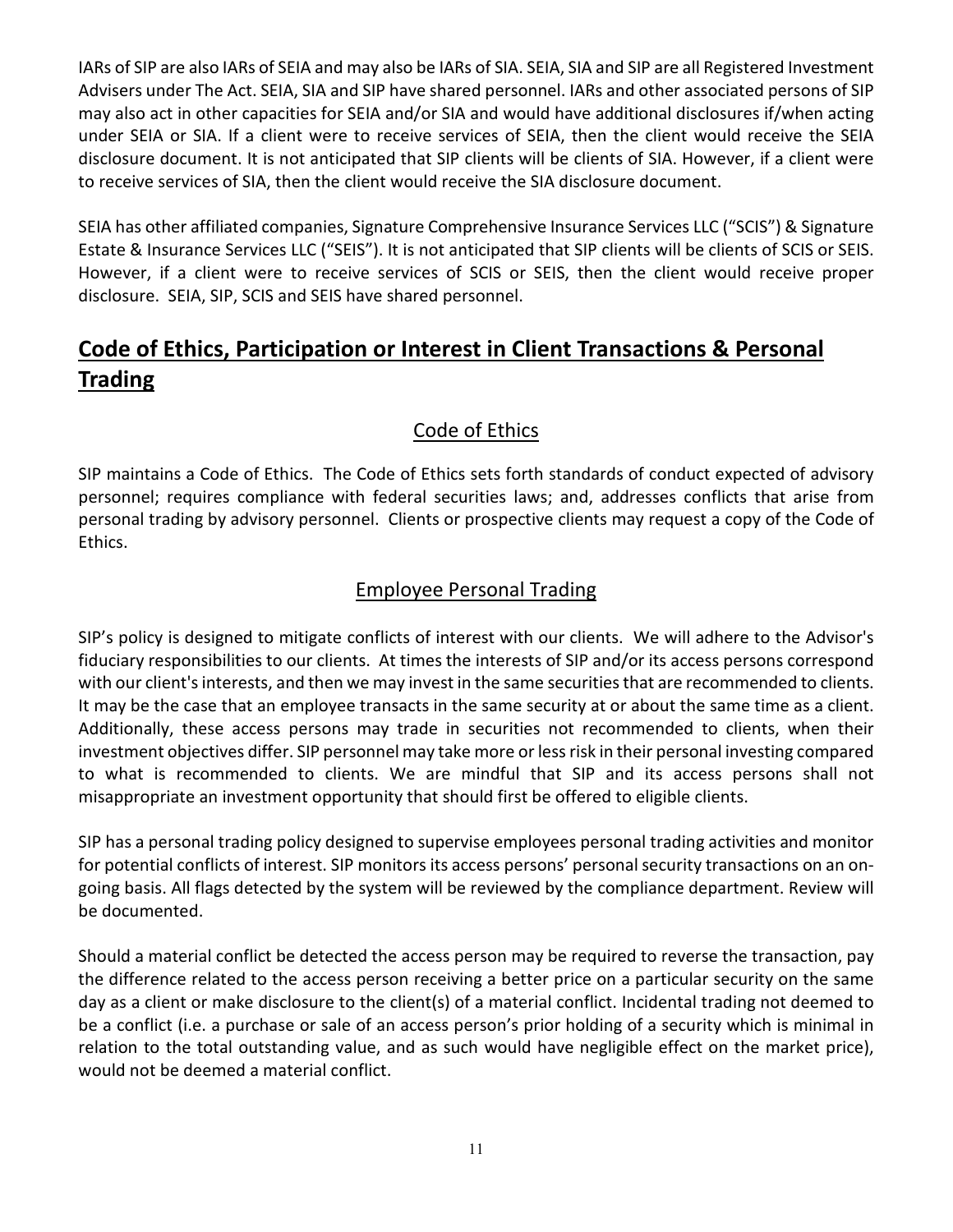SIP and its access persons will keep records of all personal securities transactions whether executed through the firm or not.

# <span id="page-11-0"></span>**Brokerage Practices**

#### The custodians we use

SIP ("we" / "our") does not maintain custody of your assets that we manage, although we may be deemed to have custody of your assets if you give us authority to withdraw assets or move money from your account (see the section on **Custody** below). For investment management services, your assets must be maintained in an account at a "qualified custodian," generally a broker-dealer or bank. SIP requires that our clients use Charles Schwab & Co., Inc. (Schwab), a registered broker-dealer, member SIPC or Fidelity Brokerage Services LLC (Fidelity), a registered broker-dealer, member SIPC, as the qualified custodian. SIP is independently owned and operated and is not affiliated with Schwab or Fidelity. While we require that you use Schwab or Fidelity as custodian/broker, you will decide whether to do so and will open your account with Schwab or Fidelity by entering into an account agreement directly with them. We do not open the account for you, although we may assist you in doing so. If you do not wish to place your assets with Schwab or Fidelity, then we cannot provide investment management services for your account. Not all advisors require their clients to use a particular broker-dealer or custodian selected by the advisor. You may be able to find similar investment management services to those offered by SIP at a different advisor that may not require your accounts be held at Schwab or Fidelity. SIP does not permit clients to direct brokerage as such direction may adversely affect our ability to manage the account. SIP is not affiliated with Schwab or Fidelity. The Investment Advisor Representatives of our firm are not registered representatives of Schwab or Fidelity and do not receive any commissions or fees from them for requiring or recommending the use of their services.

## How we select custodians

We seek to use a custodian/broker that will hold your assets and execute transactions on terms that are, overall, most advantageous when compared with other available providers and their services. We consider a wide range of factors, including:

- Availability of an automated investment management program
- Combination of transaction execution services and asset custody services (generally without a separate fee for custody)
- Capability to execute, clear, and settle trades (buy and sell securities for your account)
- Capability to facilitate transfers and payments to and from accounts (wire transfers, check requests, bill payment, etc.)
- Availability of investment research and tools that assist us in making investment decisions
- Quality of services
- Competitiveness of the price of those services (commission rates, margin interest rates, other fees, etc.) and willingness to negotiate the prices
- Reputation, financial strength, security and stability
- Prior service to us and our clients
- Availability of other products and services that benefit us, as discussed below (see "Products and services available to us from Custodians and other third-parties")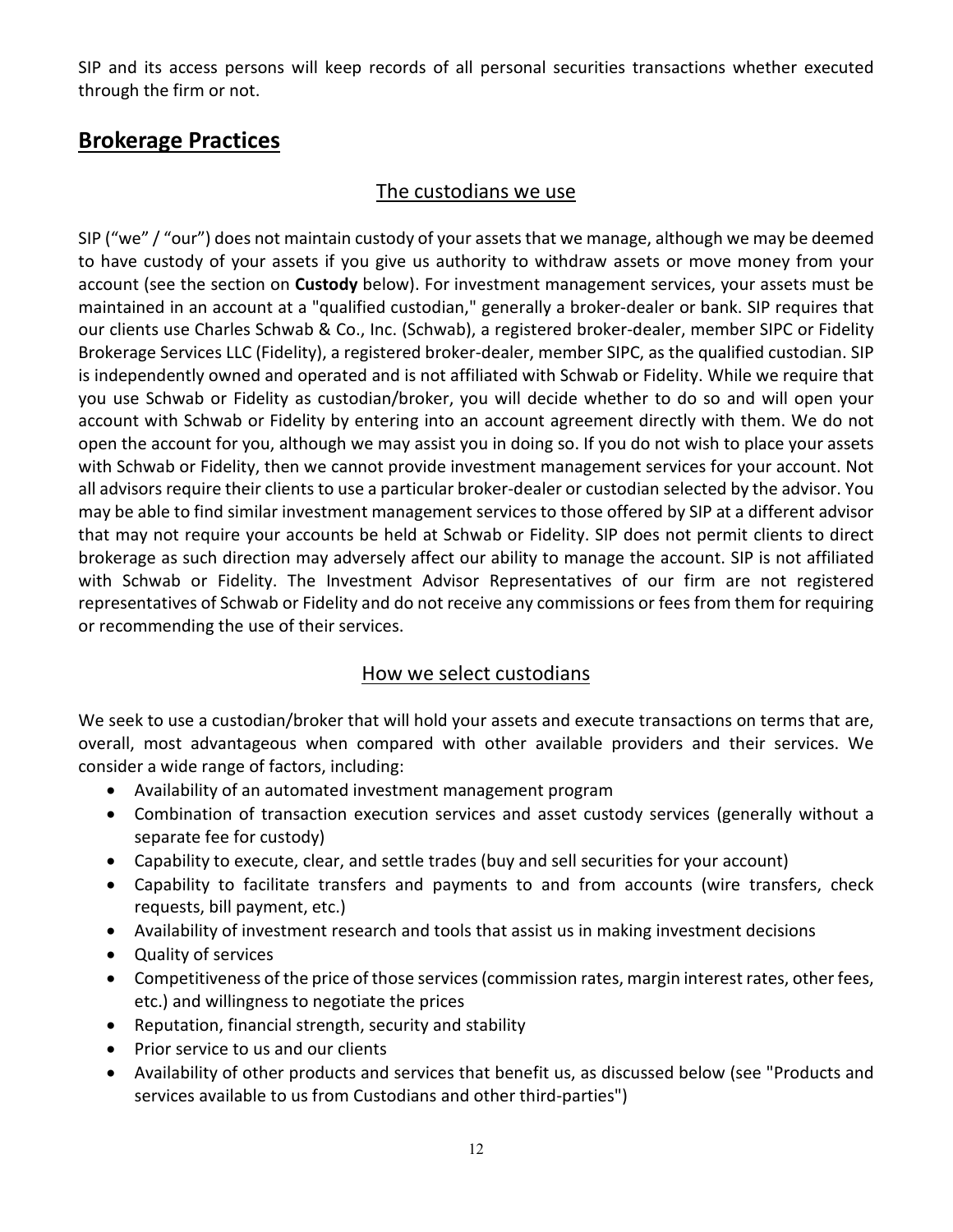## Your brokerage and custody costs

For our clients' accounts that Schwab or Fidelity maintain, Schwab and Fidelity generally do not charge you separately for custody services but are compensated by charging you commissions or other fees on trades that they execute or that settle into your account, transaction-based fees. Schwab and Fidelity are also compensated by earning interest on the uninvested cash in your account. Clients that elect to open their account at Schwab will use Schwab Intelligent Portfolio® platform and have all transactions routed to Schwab for execution while clients that elect to open their account at Fidelity will use the AMP platform and have all transactions routed to Fidelity for execution. As a result, clients should be aware that this practice may not always result in the most favorable price as compared to another broker-dealer. SIP, CSIA and GCM all work to confirm clients receive best execution. Best execution does not solely seek the most favorable priced execution but instead seeks the best execution based on both quantitative and qualitative factors. Clients will not be charged commissions on transactions on either platform. SEIA's trading department and Compliance meet periodically to review trades, any significant trends and issues that occurred during the period, which can result in establishing new procedures as needed.

With respect to CSIA Intelligent Portfolios, the Sweep Program is a feature of the Program required by CSIA. Each investment strategy involves a cash allocation to the Sweep Program. The cash allocation will be a mandatory minimum of 4% of the account's value to be held in cash, and may be higher, depending on the chosen investment strategy and the amount of the cash allocation set for that investment strategy. Charles Schwab Bank, an FDIC-insured depository institution that is a Schwab affiliate, earns income on the Cash Allocation for each investment strategy, creating a potential conflict of interest for CSIA. Additional details regarding the Sweep Program are described further in the Program Disclosure Brochure.

With respect to AMP, 15 basis points (bps) of the client fee is allocated to Fidelity. In exchange for this 15 bps fee, the client receives access to eMoney.

Both CSIA Intelligent Portfolios and AMP both use a significant allocation to their respective Schwab and Fidelity proprietary funds. SIP does not, but Schwab and Fidelity earn additional revenue when clients hold these positions.

## Other Fees & Expenses:

SIP's Advisory fees do not cover all fees that the client may incur. Other types of fees will be incurred in connection with SIP advisory services including but not limited to separate account manager fees, short term redemption fees, redemption fees, short settlement fees, mutual fund expenses and no transaction fee funds.

**Short Term Redemption Fees:** Short-term redemption fees (STRF) occur when a fund is sold and is held for less than a certain number of days, typically 60 days. These fees will be incurred in client accounts if the client trade instruction requires the sale prior to the expiration of the designated short-term holding period. STRF at Schwab are \$49.95. STRF at Fidelity are calculated as .005% of trade value with a minimum of \$30 and a maximum of \$200. STRF can be avoided if the fund is held longer than the designed shortterm period. The short-term redemption fee charged by the custodian is different and separate from a redemption fee assessed by the fund itself.

**Redemption Fee:** A redemption fee is another type of fee that some funds charge their shareholders at redemption (sale). A redemption fee is deducted from redemption proceeds and is typically used to defray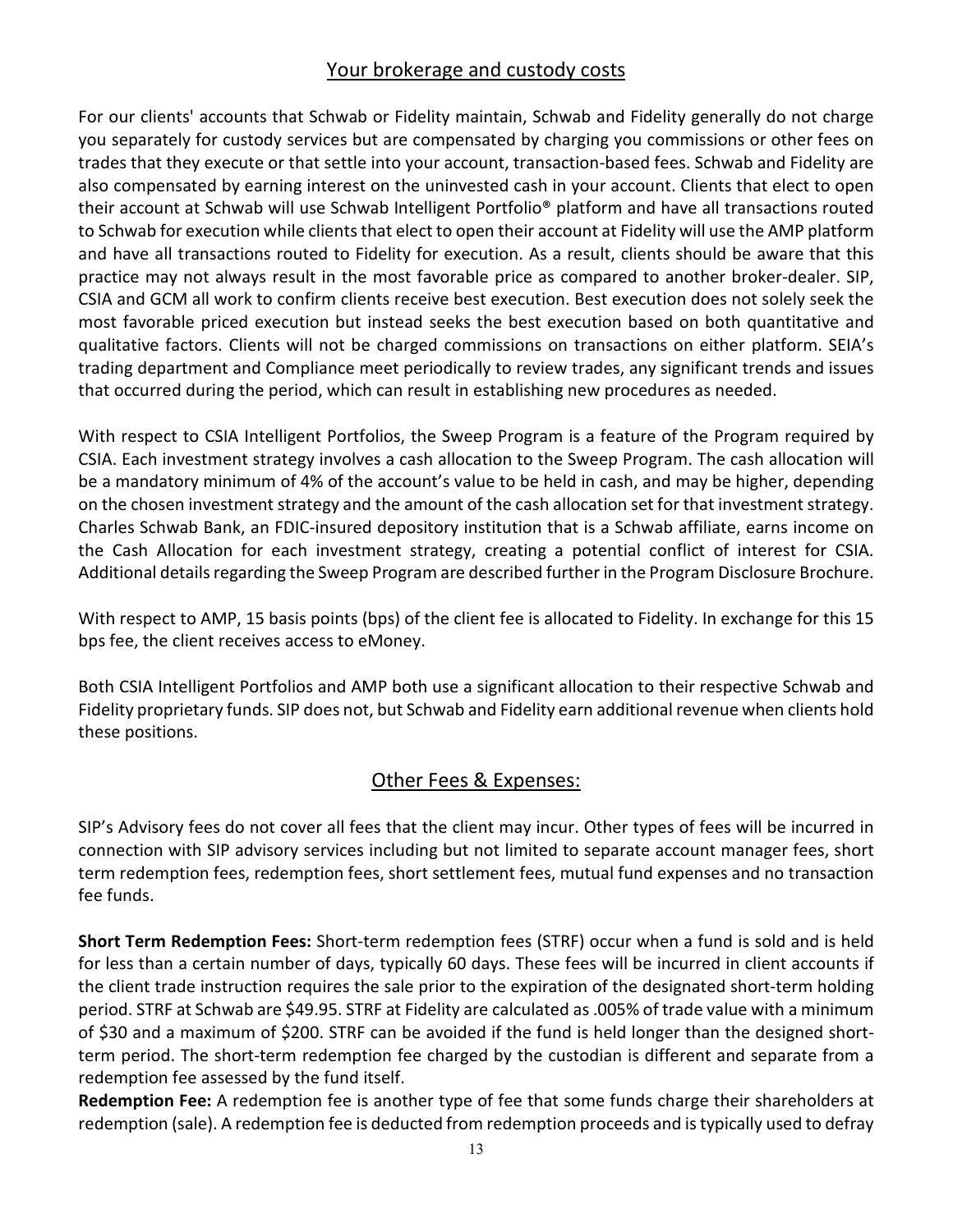fund costs associated with a shareholder's redemption and is paid directly to the fund. Some, but not all, funds carry a redemption fee. These fees do not expire. These fees will be incurred in client accounts if the client trade instruction requires the sale of a fund with a redemption fee. Not all funds have redemption fees, so please review the fund's prospectus for information on redemption fees charged by a particular fund.

**Short Settlement Fees:** Short settlement is defined as an equity trade that settles earlier than the normal settlement cycle. Normal settlement for equities is trade date plus two business days. These fees will be incurred in client accounts if the client trade instruction requires early settlement. Fees may be cents per share, percentage of transaction value or both.

**Mutual Fund Expenses:** As with any business, running a mutual fund involves costs. For example, there are costs incurred in connection with particular investor transactions, such as investor purchases, exchanges, and redemptions. There are also regular fund operating costs that are not necessarily associated with any particular investor transaction, such as investment advisory fees, marketing and distribution expenses, brokerage fees, and custodial, transfer agency, legal, and accountants' fees. Some funds cover the costs associated with an individual investor's transactions and account by imposing fees and charges directly when investors buy or sell a fund, while others charge fees periodically to all shareholders in the fund. Mutual Fund expenses are presented in the fund's prospectus. Please review the fund's prospectus for information on all fees and expenses charged by a particular fund. These fees and charges are identified in a fee table, located near the front of a fund's prospectus, under the heading "Shareholder Fees." Funds typically pay their regular and recurring, fund-wide operating expenses out of fund assets, rather than by imposing separate fees and charges on investors. Keep in mind, however, that because these expenses are paid out of the fund's assets, investors are paying them indirectly. These expenses are identified in the fee table in the fund's prospectus under the heading "Annual Fund Operating Expenses."

**No Transaction Fee Funds:** Allow an investor to buy and sell fund shares without incurring a commission. However, these funds will incur short-term redemption fees, if applicable, and a service charge assessed by the custodian. The custodians reserve the right to change the funds they make available without transaction fees and to reinstate fees on any fund.

#### Products and services available to us from Custodians and other third-parties

Schwab and Fidelity provide us and our clients with access to their institutional brokerage services (trading, custody, reporting, and related services), many of which are not typically available to retail customers. Schwab and Fidelity also make available various support services. Some of those services help us manage or administer our clients' accounts, while others help us manage and grow our business. These support services are generally available on an unsolicited basis (we don't have to request them) and at no charge to us. Following is a more detailed description of support services:

Services that benefit you. Schwab and Fidelity institutional brokerage services include access to a broad range of investment products, execution of securities transactions, and custody of client assets. The investment products available through Schwab and Fidelity include some to which we might not otherwise have access or that would require a significantly higher minimum initial investment by our clients. Services described in this paragraph generally benefit you and your account.

Services that may not directly benefit you. Schwab and Fidelity also make available to us other products and services that benefit us but may not directly benefit you or your account. These products and services assist us in managing and administering our clients' accounts. They include investment research, both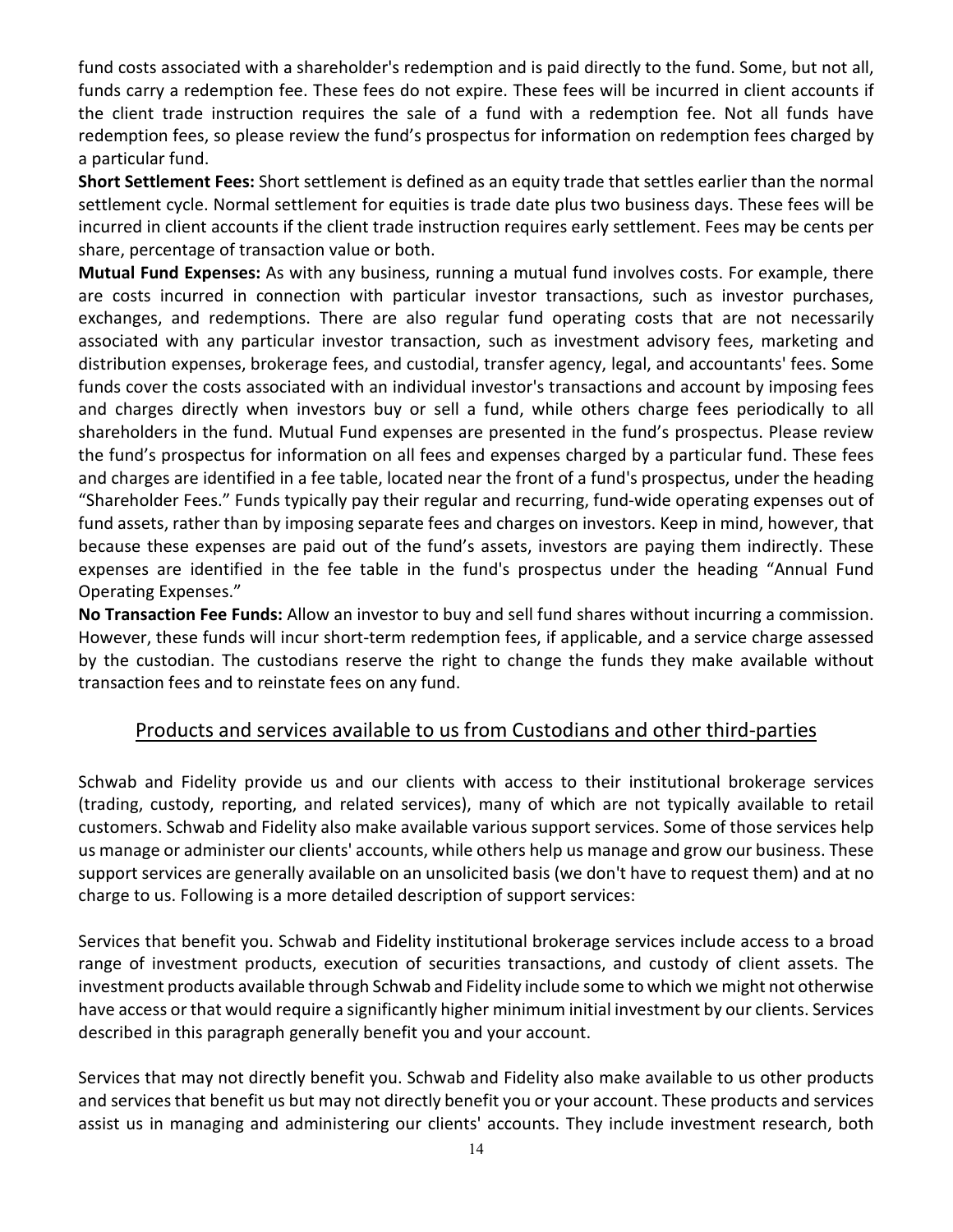proprietary and that of third parties. We may use this research to service all or a substantial number of our clients' accounts, including accounts not maintained at Schwab or Fidelity. In addition to investment research, Schwab and Fidelity also make available software and other technology that:

- Provide access to client account data (such as duplicate trade confirmations and account statements)
- Facilitate trade execution and allocate aggregated trade orders for multiple client accounts
- Provide pricing and other market data
- Facilitate payment of our fees from our clients' accounts
- Assist with back-office functions, recordkeeping, and client reporting

Services that generally benefit only us. Schwab and Fidelity also offer other services intended to help us manage and further develop our business enterprise. These services include:

- Educational conferences and events
- Consulting on technology, compliance, legal, and business needs
- Publications and conferences on practice management and business succession
- Access to employee benefits providers, human capital consultants, and insurance providers
- Marketing consulting and support
- Compliance Technology

Schwab and Fidelity may provide some of these services themselves. In other cases, they will arrange for third-party vendors to provide the services to us. Schwab and Fidelity may discount or waive their fees for some of these services or pay all or a part of a third party's fees. Schwab and Fidelity may also provide us with other benefits, such as occasional business entertainment of our personnel. Other third parties, such as fund companies, may provide support that generally benefit only us. These companies contribute to expenses of SIP seminars and other events.

The availability of these services benefits us because we do not have to produce or purchase them. We don't have to pay for these services. These services are not contingent upon us committing any specific amount of business to Schwab and Fidelity in trading commissions or assets in custody.This creates an incentive to require that you maintain your account with Schwab or Fidelity, based on our interest in receiving these services that benefit our business and Schwab or Fidelity's payment for services for which we would otherwise have to pay rather than based on your interest in receiving the best value in custody services and the most favorable execution of your transactions. This is a conflict of interest. We believe, however, that our selection of Schwab or Fidelity as custodian and broker is in the best interests of our clients. Our selection is primarily supported by the scope, quality, and price of all services (see "How we select brokers/ custodians") and not only the services that benefit only us.

The availability of these services benefits us because we do not have to produce or purchase them. We don't have to pay for these services. These services are not contingent upon us committing any specific amount of business to a fund company in trading or assets with one company. This creates an incentive to invest with specific fund companies, based on our interest in receiving these services that benefit our business and the third parties payment for services for which we would otherwise have to pay rather than based on your interest in receiving the best investment selection. This is a conflict of interest. We believe, however, that our investment selection is in the best interests of our clients. Our selection is primarily supported by the scope, quality, and price of all services and not only the services that benefit only us.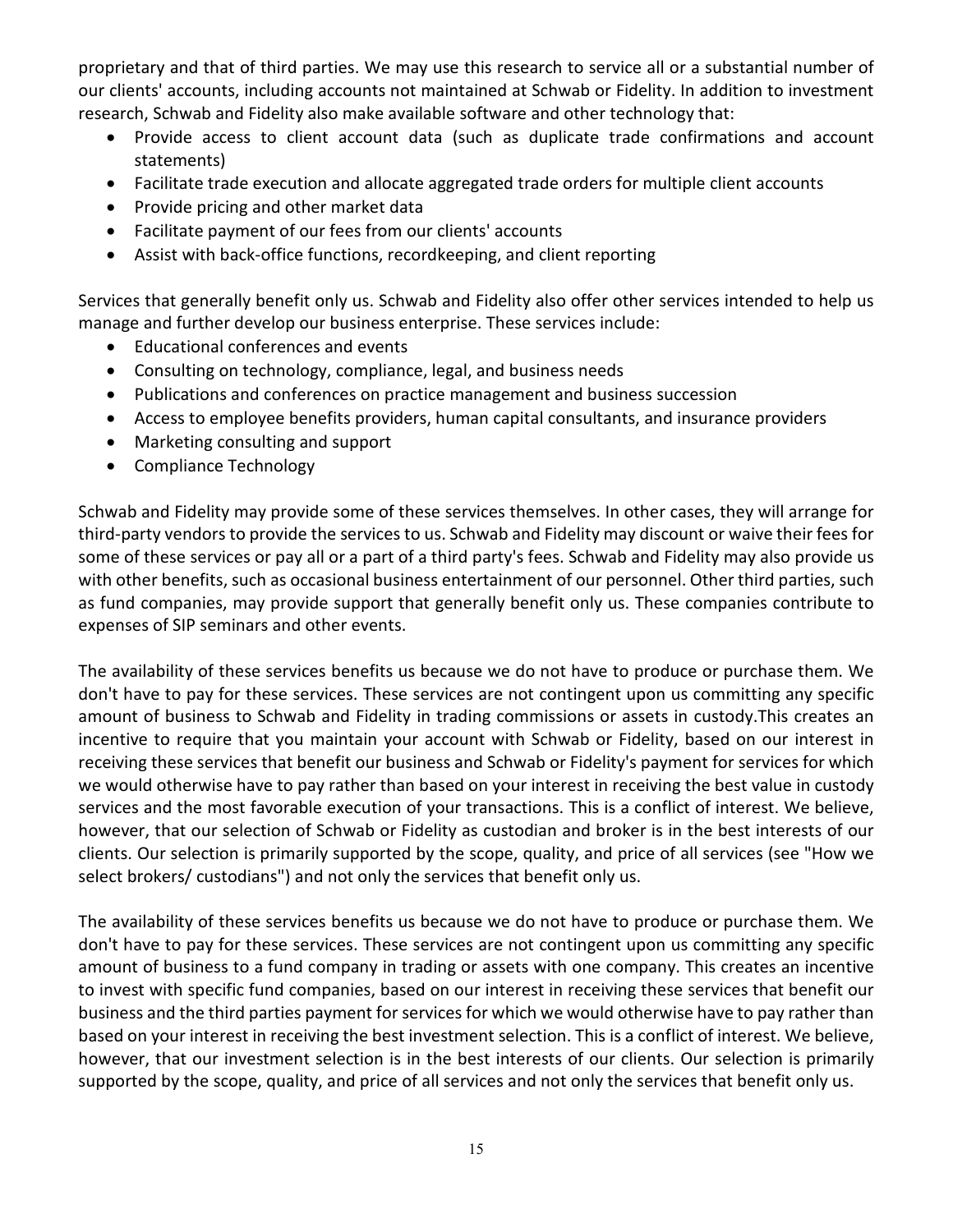For additional specific details on the brokerage practices of the two platforms please review the GCM ADV 2A brochure for Fidelity Automated Managed Platform Managed Account Service or the CSIA Program Disclosure Brochure.

## Error Correction

Although SIP takes all reasonable steps to avoid errors in our trading process, errors do occasionally occur. SIP's policy is that trade errors be resolved promptly from when they are discovered and, in a manner, so that the client will be in the same position as they would have been had the error not occurred. Errors must be brought to the attention of the firm within three months from trade date for the error to be eligible for trade correction. After three months the firm will work with the client on a case-by-case basis to determine an appropriate corrective action if possible. There is no single solution to every trading error. Resolution must be determined on a case-by-case basis in line with our fiduciary duty to the client. SIP will determine the most appropriate calculation methodology on a case-by-case basis with respect to the specific details of each trade error. A theoretical claim of a lost opportunity based on a what-if scenario is not considered a trade error.

## Cross and Principal Trades

SIP does not execute cross transactions. SIP does not participate in principal trades.

# Soft Dollar Practices

SIP does not participate in any programs for soft dollar credits. See the section titled, " Products and services available to us from Custodians and other third parties" for information on soft dollar benefits.

# Client Referrals from Brokers

See the main section heading **Client Referrals & Other Compensation** (below) for disclosure.

## Trade Aggregation

Trade orders for client portfolios are generated by CSIA and GCM automated investment engine and as such SIP does not have anything to disclose in this section. For additional specific details on trade aggregation policies please review the GCM ADV 2A brochure for Fidelity Automated Managed Platform Managed Account Service or the CSIA Program Disclosure Brochure.

# <span id="page-15-0"></span>**Review of Accounts and Reports on Accounts**

# Review of Accounts

A record keeping profile is established and maintained on SIP's Client Relationship Management system for each client. This record will include information regarding client's financial profile. SIP will seek to keep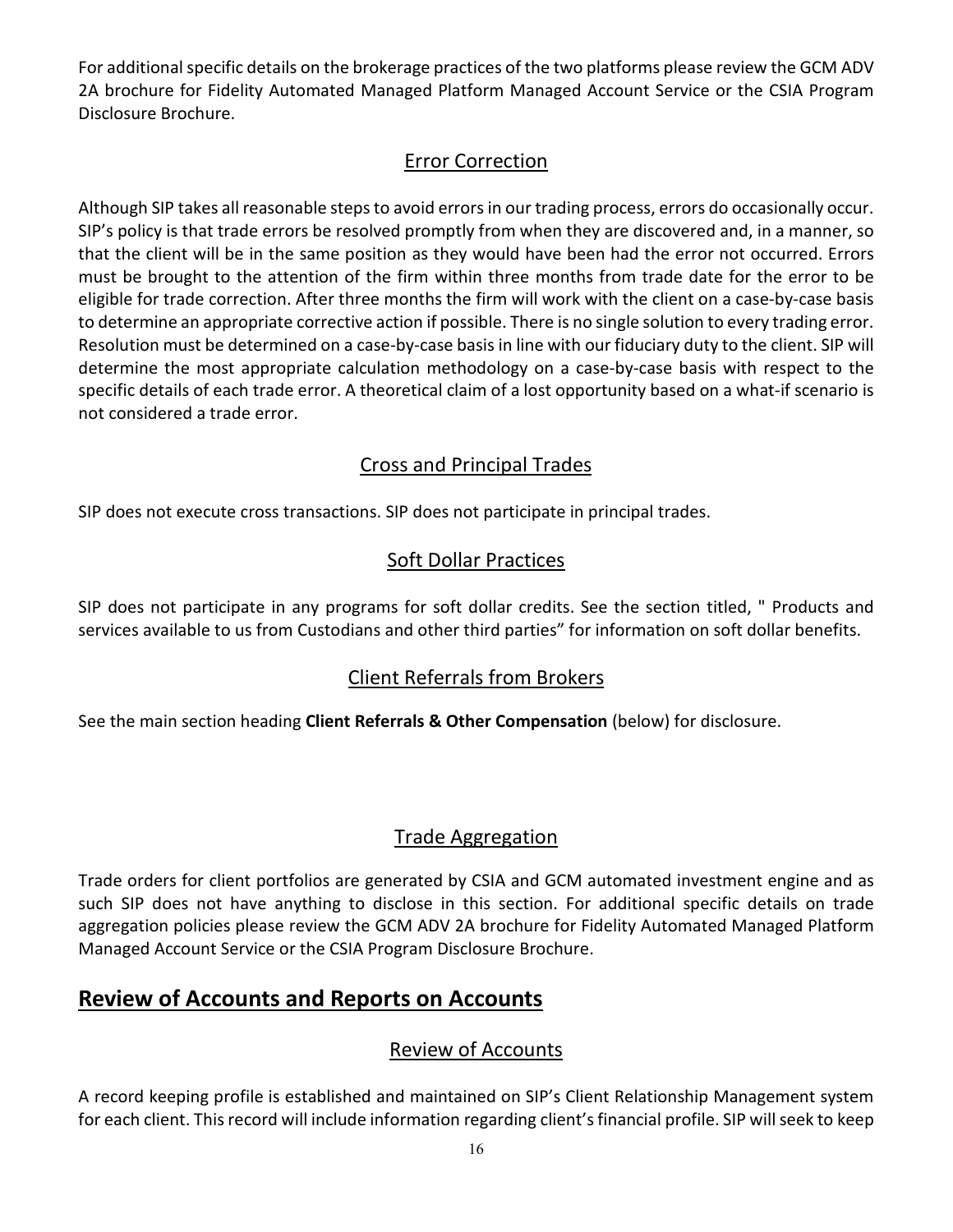this information updated through an annual mailing where clients have the opportunity to update or confirm the information SIP has on file. Clients' portfolios are reviewed and approved when they are initially opened. More frequent reviews may be triggered by material changes in the client's financial situation or investment objectives and major market or economic events. Clients who have experienced material changes in their financial situation or investment objectives should promptly update their information on the online questionnaire.

SIP's Department of Investment Management and Economic Strategy ("DIMES") monitors and makes any necessary updates to the available strategies on a continuous basis.

#### Reports on Accounts

We do not provide written reports to clients, except by client request. Clients will receive standard account statements from the qualified custodian or investment sponsor.

# <span id="page-16-0"></span>**Client Referrals & Other Compensation**

## Compensation for Client Referrals

SIP does compensate for client referrals. All solicitors' agreements are in compliance with The Investment Advisors Act. In addition, all applicable federal and state laws will be observed. All clients procured by outside solicitors will be given full written disclosures by the solicitor, describing the terms and fee arrangements between SIP and the solicitor, prior to or at the time of entering into the advisory agreement.

SIP has entered into an agreement with SEIA to compensate for client referrals. SIP pays all solicitor fees under this arrangement to SEIA.

|                                | Total Advisory Fee | SIP              | Solicitor (SEIA) | dustodian         |
|--------------------------------|--------------------|------------------|------------------|-------------------|
| <b>Charles Schwab Accounts</b> | $50 b$ ps          | bps              | $45$ bps         | $0\:\mathrm{bps}$ |
| <b>Fidelity Accounts</b>       | 55 bps             | bps <sup>3</sup> | $45$ bps         | $.5 \text{ bps*}$ |

\*Client receives eMoney

## Other Compensation Arrangements

We receive an economic benefit from Schwab and Fidelity in the form of the support products and services (Soft Dollar Benefits) they make available to us. These products and services, how they benefit us, and the related conflicts of interest are described above in **Brokerage Practices**.

# <span id="page-16-1"></span>**Custody**

SIP has limited custody of some of our clients' funds or securities when the clients authorize us to deduct our management fees directly from the client's account. SIP is also deemed to have custody of clients' funds or securities when clients have standing authorizations ("SLOA") with their custodian to move money from their account to a third-party or first-party wire and under that SLOA authorize SIP to designate the amount or timing of transfers with the custodian. The SEC has set forth a set of standards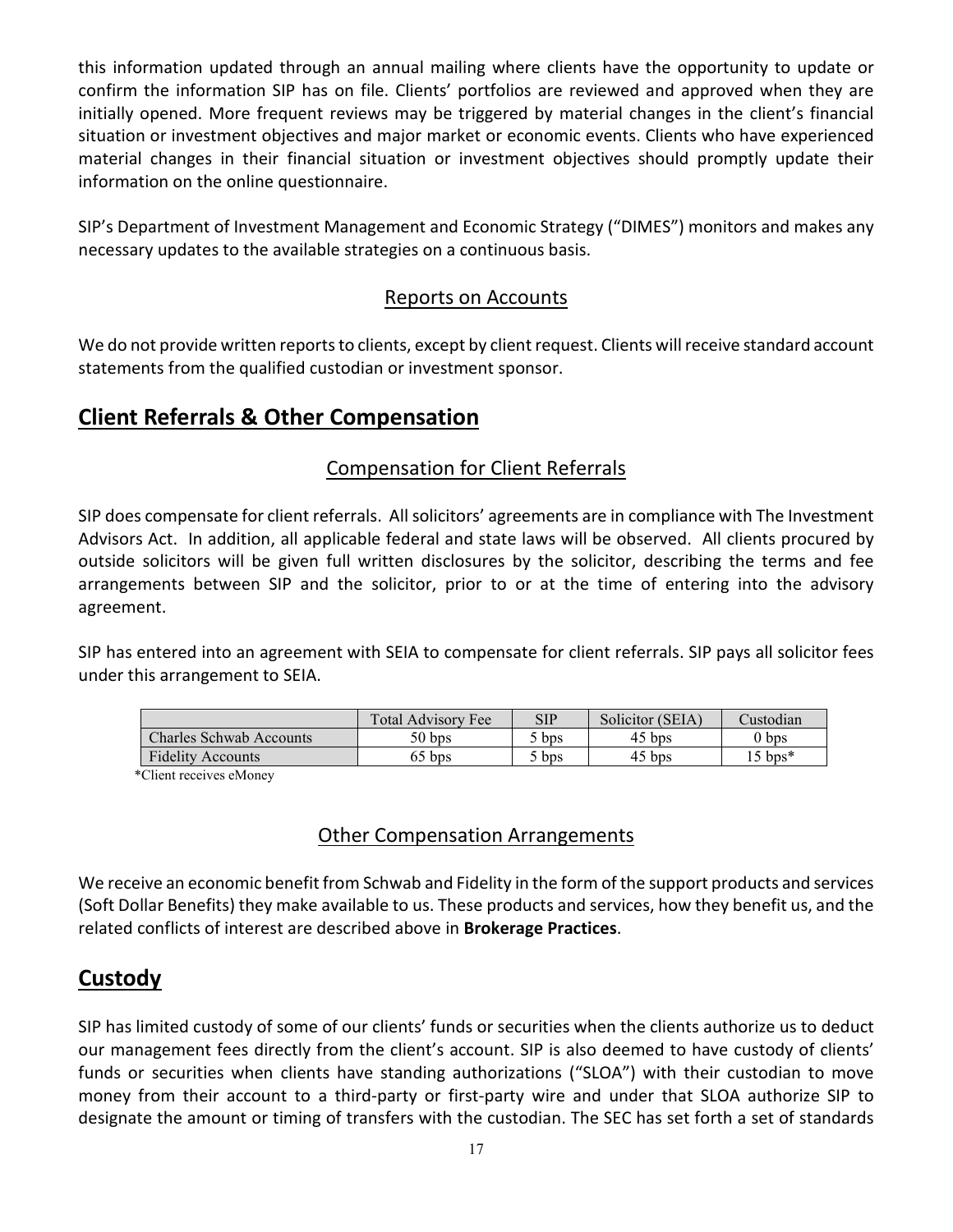intended to protect client assets in such situations, which we follow. The conditions are as follows: (1) The client provides an instruction to the qualified custodian, in writing, that includes the client's signature, the third party's name, and either the third party's address or the third party's account number at a custodian to which the transfer should be directed. (2) The client authorizes the investment adviser, in writing, either on the qualified custodian's form or separately, to direct transfers to the third party either on a specified schedule or from time to time. (3) The client's qualified custodian performs appropriate verification of the instruction, such as a signature review or other method to verify the client's authorization, and provides a transfer of funds notice to the client promptly after each transfer. (4) The client has the ability to terminate or change the instruction to the client's qualified custodian (5) The investment adviser has no authority or ability to designate or change the identity of the third party, the address, or any other information about the third party contained in the client's instruction. (6) The investment adviser maintains records showing that the third party is not a related party of the investment adviser or located at the same address as the investment adviser. (7) The client's qualified custodian sends the client, in writing, an initial notice confirming the instruction and an annual notice reconfirming the instruction.

A qualified custodian holds clients' funds and securities. Clients will receive statements directly from their qualified custodian at least quarterly. The statements will reflect the client's funds and securities held with the qualified custodian as well as any transactions that occurred in the account, including the deduction of our fee.

Clients should carefully review the account statements they receive from the qualified custodian. Clients with any questions about their statements should contact SIP at the address or phone number on the cover of this brochure. Clients who do not receive a statement from their qualified custodian at least quarterly should contact SIP or the Custodian directly.

## <span id="page-17-0"></span>**Investment Discretion**

A limited power of attorney will be obtained from clients. SIP has discretionary authority to manage accounts enrolled in the Program. SIP will not have authority to withdraw funds or to take custody of client funds or securities, other than as described under **Custody** above.

CSIA and GSM as subadvisors, assume discretionary trading and investment authority over the assets in the SIP platform account. The subadvisor will manage each account based on the model selected by SIP in conjunction with the client and based off the online questionnaire. This discretionary authority is subject to the reasonable restrictions requested by clients and accepted by SIP, CSIA and GSM as applicable.

# <span id="page-17-1"></span>**Voting Client Securities**

SIP does not vote client securities. It is the client's responsibility to vote with regards to their securities. SIP may respond to client inquiries regarding voting client securities in an educational fashion. Clients will receive voting materials and other relevant information directly from their custodian. If voting materials are inadvertently received by SIP they will be promptly forwarded to the client. Voting is ultimately the clients' decision and responsibility.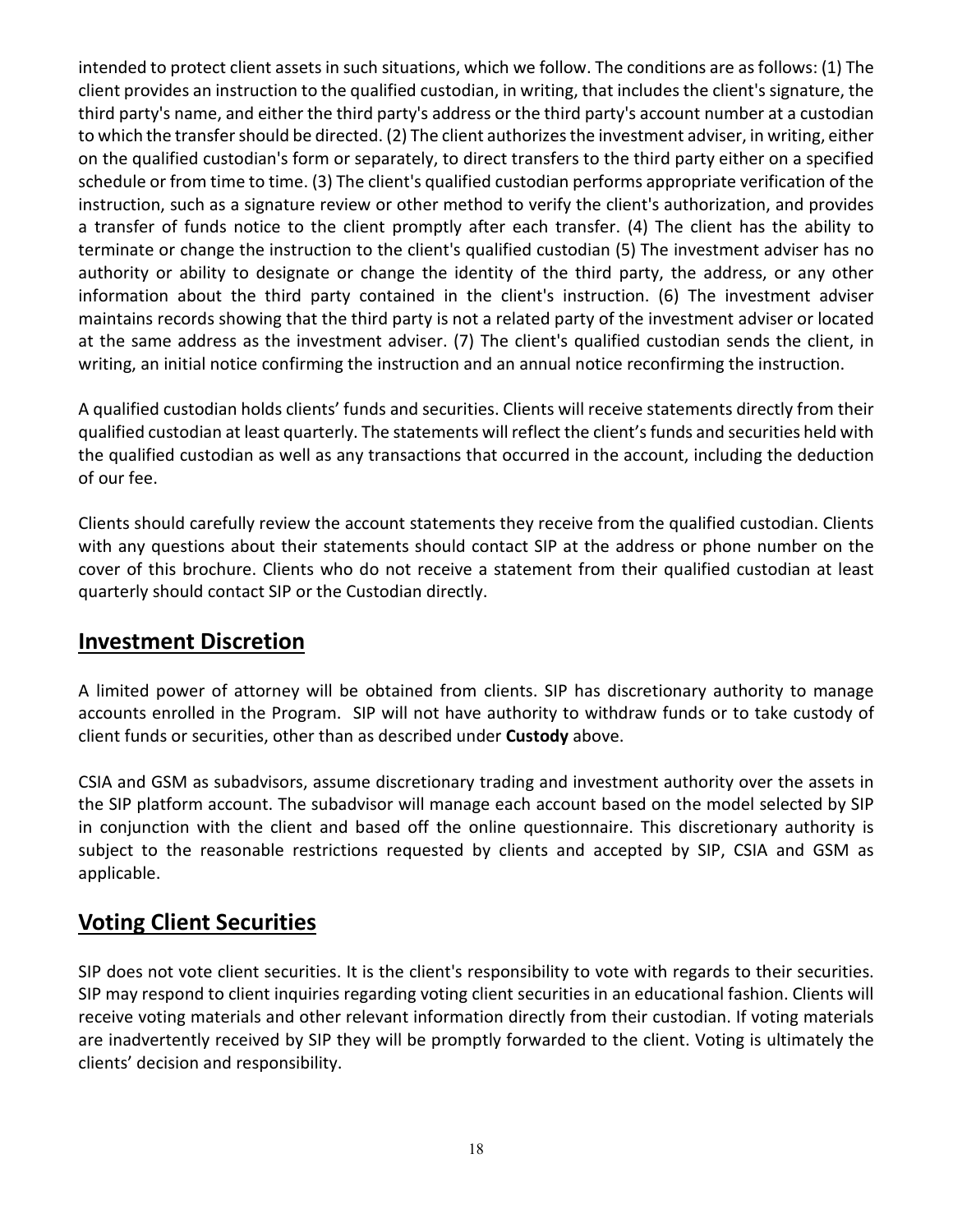# <span id="page-18-0"></span>**Financial Information**

An investment advisor must provide financial information if a threshold of fee prepayments is met or, if there is a financial condition likely to impair the ability to meet contractual commitments; or, a bankruptcy within the past ten years. SIP does not have any disclosure items in this section.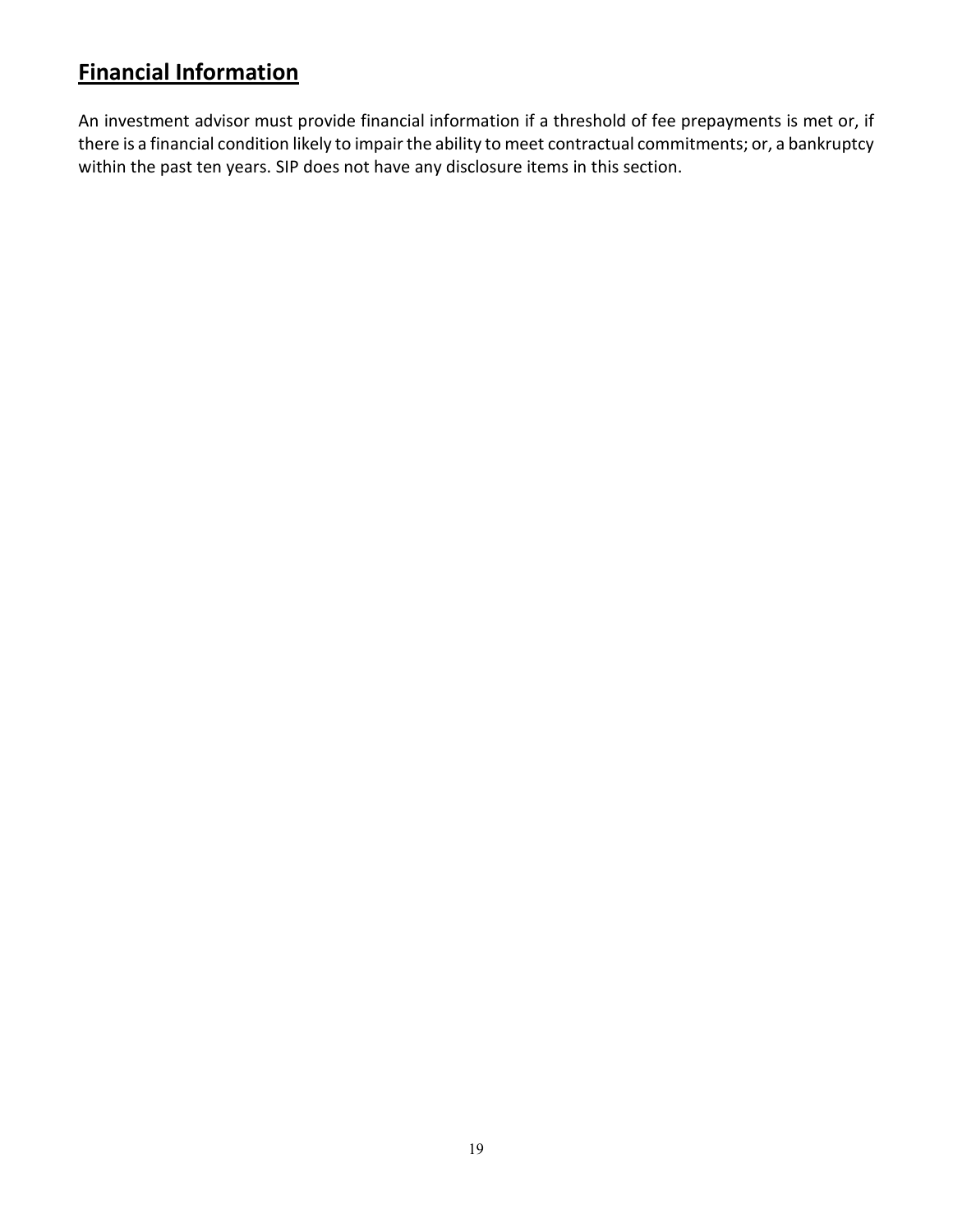

# **Form ADV Part 2B Brochure Supplement**

| Name of Supervised Person/IA Rep  | Deron McCov                                               |
|-----------------------------------|-----------------------------------------------------------|
| <b>Address</b>                    | 2121 Ave. of the Stars, Suite 1600, Los Angeles, CA 90067 |
| <b>Phone Number</b>               | 310-712-2323                                              |
| Date of Brochure as Last Revised: | March 25, 2020                                            |

| Name of Registered Investment Advisor | Signature Intelligent Portfolios, LLC ("SIP")             |
|---------------------------------------|-----------------------------------------------------------|
| Address                               | 2121 Ave. of the Stars, Suite 1600, Los Angeles, CA 90067 |
| <b>Phone Number</b>                   | 844-839-7353                                              |
| Website Address                       | www.signatureportfolios.com                               |

This Brochure Supplement provides information about Deron McCoy that supplements the Signature Intelligent Portfolios, LLC brochure. You should have received a copy of that brochure. Please contact SIP's Compliance Department via the contact information on the cover page if you did not receive Signature Intelligent Portfolios, LLC's brochure or if you have any questions about the contents of this supplement. Additional information about Deron McCoy is available on the SEC's website at: www.adviserinfo.sec.gov.

Deron McCoy is the Chief Investment Officer for SEIA's Department of Investment Management and Economic Strategy ("DIMES"). DIMES is responsible for the research and development of SIP's portfolio allocation targets.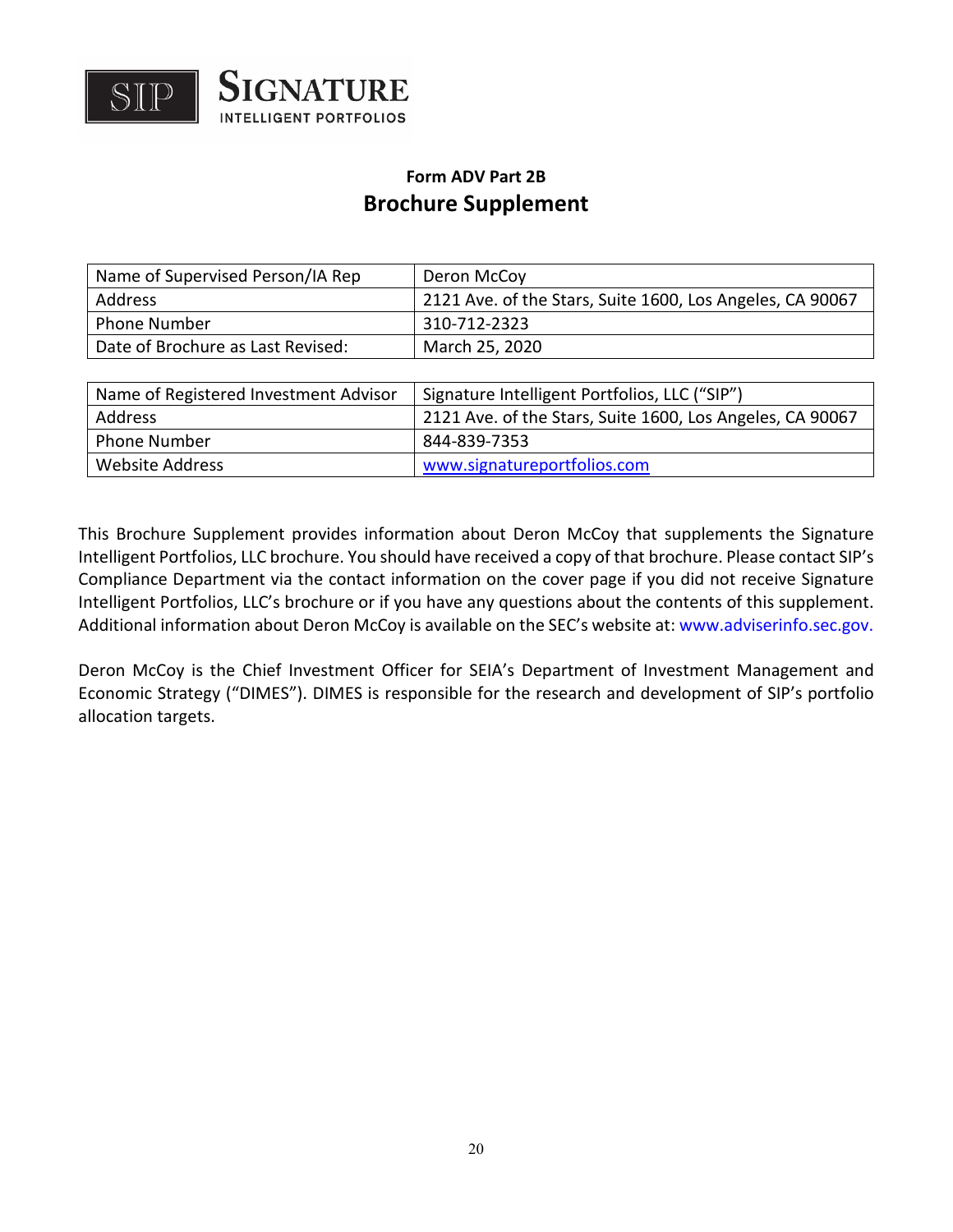#### **Educational Background and Business Experience**

#### Education and Business Background

| Name:               | Deron McCoy, CFA, CFP®, CAIA, AIF®                                           |
|---------------------|------------------------------------------------------------------------------|
| Year of Birth: 1972 |                                                                              |
| Education:          | University of California Los Angeles (UCLA), Los Angeles, CA                 |
|                     | BS Mathematics-Applied Science, Specialization in Economics, 1995            |
| <b>Business:</b>    | SEIA/SIA/SIP, Los Angeles, CA - Chief Investment Officer, DIMES              |
|                     | SEIA - 9/2001 - present; SIA - 11/2011 - present; SIP - 10/2015 - present    |
|                     | Royal Alliance Associates, Inc., Los Angeles, CA - Registered Representative |
|                     | $11/18$ – present                                                            |
|                     | Signator Investors, Inc., Los Angeles, CA - Registered Representative        |
|                     | $6/95 - 11/18$                                                               |

#### Professional Designations Qualifications

**CFP**® - Certified Financial Planner is issued by the Certified Financial Planner Board of Standards, Inc. CFP is a professional designation attained by a financial planner or advisor who has successfully completed the requirements set by the Certified Financial Planner Board.

The CFP designation that denotes a person is a competent, professional and ethical financial planner. CFP professionals must adhere to a code of ethics, which also requires every applicant to pass a background check before obtaining his or her designation.

Candidates must meet the following requirements:

- Complete CFP<sup>®</sup> education program
- Bachelor's degree (or higher) from an accredited college or university
- Pass CFP<sup>®</sup> certification exam
- 3 years of full-time personal financial planning experience
- Continuing education requirement of 30 hours every 2 years

**CFA** – Chartered Financial Analyst is issued by the CFA Institute. A Chartered Financial Analyst (CFA) is a highly respected designation attained by an investment professional who has successfully completed all three parts of the CFA exam.

The CFA designation denotes that a person has a strong foundation of advanced investment analysis and real-world portfolio management skills. The CFA charter is one of the most respected designations in finance and is widely considered to be the gold standard in the field of investment analysis.

CFA designees must meet the following requirements for regular membership:

- Hold a bachelor's degree from an accredited institution or have equivalent education or work experience
- Complete and pass the CFA Program a graduate-level self-study program culminating in three sequential six-hour exams
- Have at least 4 years of qualified work experience in the investment decision-making process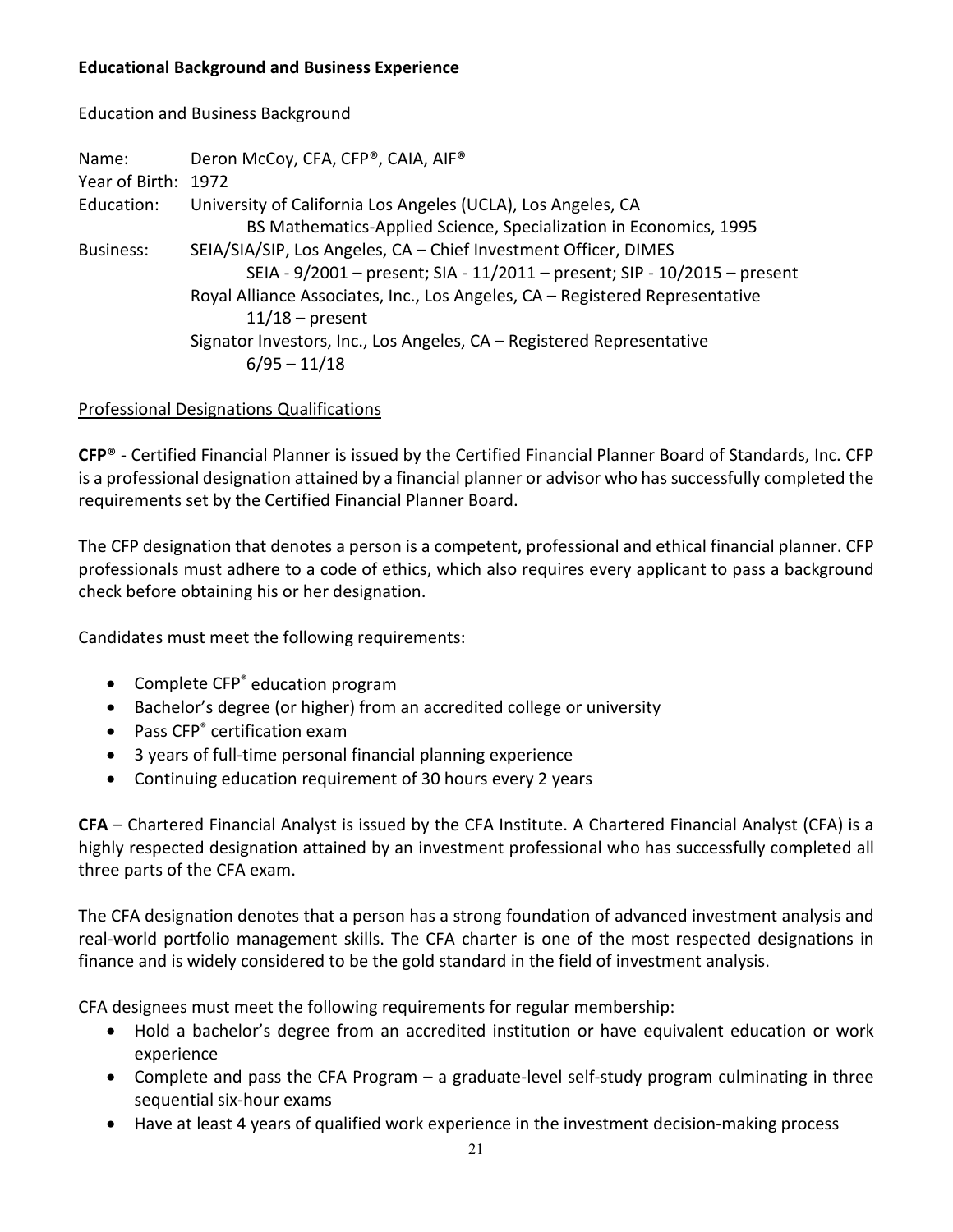- Fulfill society requirements, which require two sponsor statements as part of each application
- Commit to abide by, and annually reaffirm, their adherence to the CFA Institute Code of Ethics and Standards of Professional Conduct
- Must be a regular member

**CAIA** - Chartered Alternative Investment Analyst is issued by CAIA Association. A Chartered Alternative Investment Analyst is a respected designation attained by an investment professional who has successfully completed both levels of the CAIA exam

The CAIA designation is meant for a financial professional who will be primarily in the alternative investment space, which may include but not limited to hedge funds and private equity

Candidates must meet the following requirements:

- Hold a U.S. bachelor's degree or the equivalent, and have more than one year of professional experience
- Successfully pass both the Level I and Level II exams
- Four years of experience in the financial industry
- Complete self-evaluation tool every three years

**AIF**® - Accredited Investment Fiduciary is issued by the Center for Fiduciary Studies

Candidates must meet the following requirements:

- Complete the AIF training program
- Pass the final certification exam
- Continuing education requirement of 6 hours per year

#### **Disciplinary Information**

An investment advisor and its supervised persons (IA Reps) must disclose material facts about any legal or disciplinary event that is material to a client's evaluation of the advisory business or of the integrity of the IA Rep. Deron McCoy does not have any disclosure items.

#### **Other Business Activities**

Deron McCoy is the Chief Investment Officer for Signature Estate & Investment Advisors, LLC ("SEIA"), Signature Investment Advisors, LLC ("SIA") and Signature Intelligent Portfolios, LLC ("SIP"). SIA and SIP are subsidiary companies of SEIA. Each entity is a Registered Investment Advisor ("RIA"). This activity does not pose a conflict of interest.

Deron McCoy is a Registered Representative with Royal Alliance Associates, Inc. ("RAA"), a Broker-Dealer, member FINRA/SIPC. This This activity does not pose a conflict of interest as Mr. McCoy does not sell securities or insurance products.

#### **Additional Compensation**

Deron McCoy receives a portion of revenues derived from management of discretionary services offered through the Department of Investment Management. Mr. McCoy does not receive any securities commissions.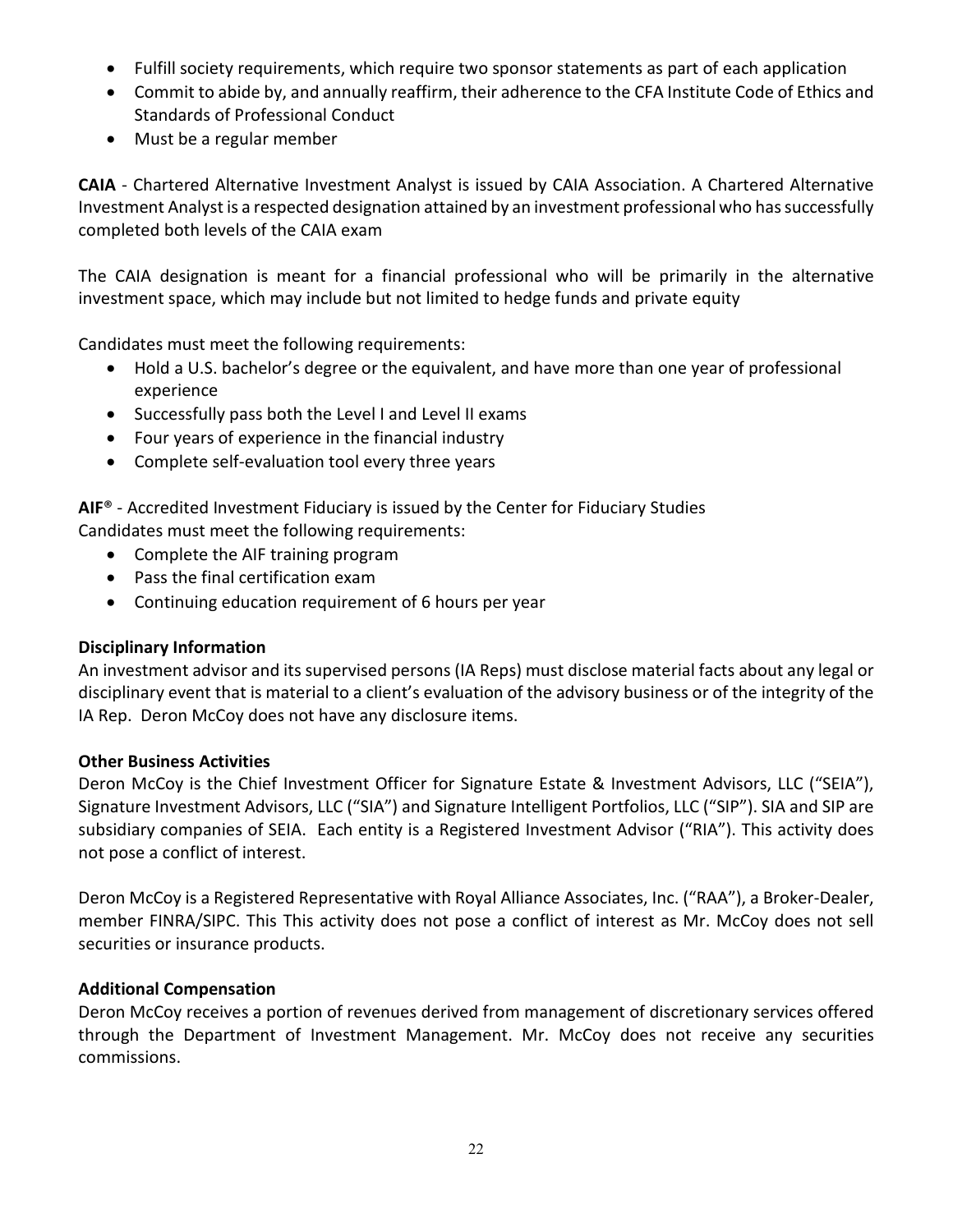#### **Supervision**

Deron McCoy serves on the Investment Committee, which provides research and formulates investment strategies. Mr. McCoy will apply the asset allocation strategy as he sees fit to discretionary client accounts. The Investment Committee performs oversight. Further, Deron McCoy is supervised by the CEO, Brian D. Holmes. The CEO has created a Compliance Department to assist in monitoring for compliance with the Advisors Act. The CEO may be contacted at 310-712-2323.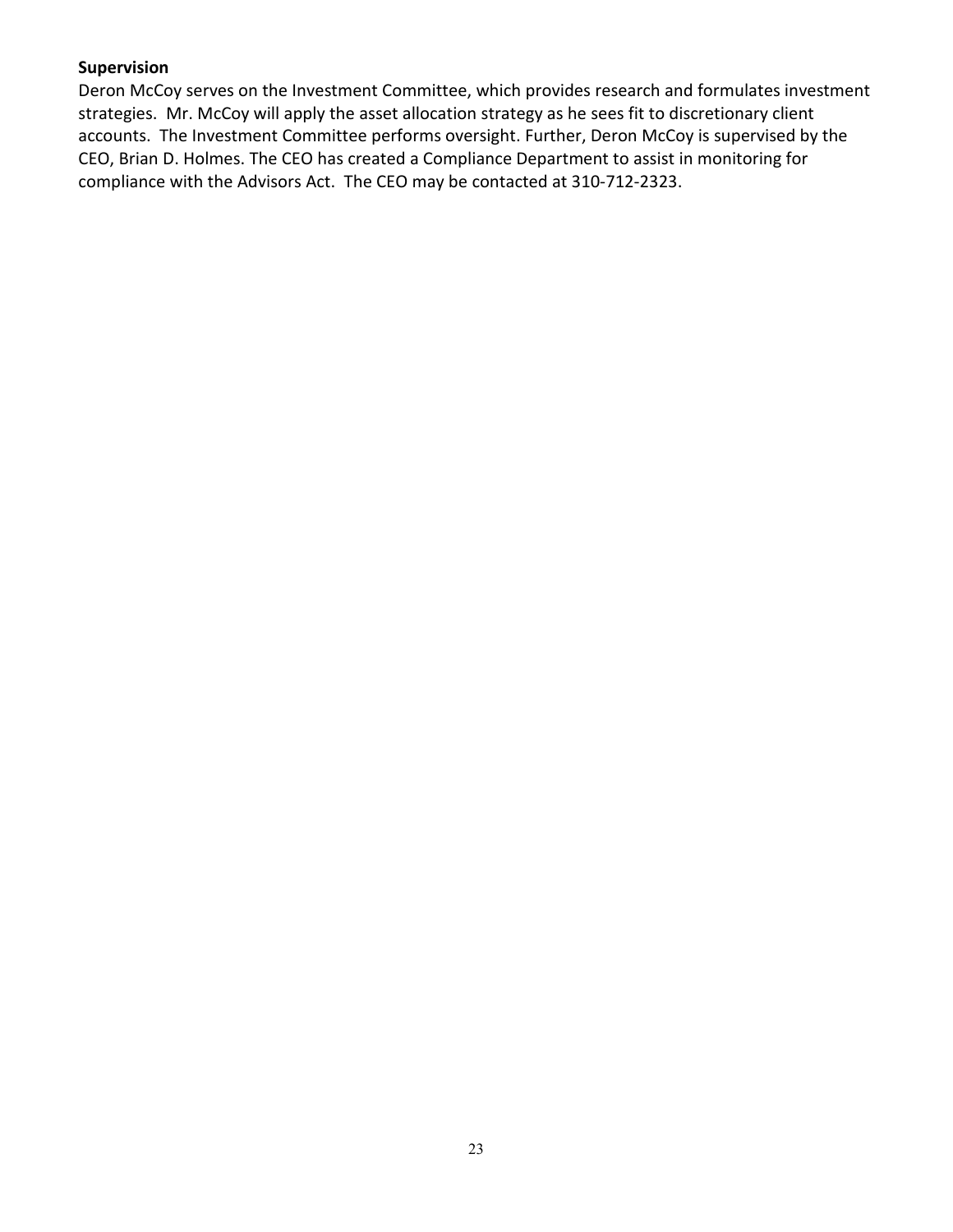#### **Privacy Notice**

#### **NOTICE OF PRIVACY OF CONSUMER FINANCIAL INFORMATION**

<span id="page-23-0"></span>Respect for clients' privacy is highly valued at Signature Intelligent Portfolios, LLC ("we") and your privacy is important to us. We understand that the trust you have placed in us is conditional upon our proper handling of your personal information. This notice is meant to inform you of how we safeguard your nonpublic personal information. We restrict access to non-public personal information about you to those employees and supporting organizations that need access to the information to provide our products or services to you. We maintain physical, administrative and procedural safeguards that comply with federal standards to help guard your non-public personal information.

State and Federal law gives you the right to know what information is being collected about you and how the information will be used.

- 1. Information We Collect: In connection with providing our services, we collect non-public personal information about you which may include:
	- a. Information we receive from you on fact finding and account application documents such as your name, date of birth, social security number, driver's license number, passport number, or other similar identifiers, phone number, email address, occupation, financial goals, assets, expenses, tax bracket and income.
	- b. Information about your transactions in the accounts managed by SIP, our affiliates, or other third parties.
	- c. Information that you requested be forwarded to us by your other professional advisors.
- 2. Use of Personal Information: We use your personal information in connection with providing financial services to you, including:
	- a. To establish or maintain an account with an unaffiliated third party, such as a custodian or broker-dealer.
	- b. To process requests, such as asset movement or purchases and sales.
	- c. To keep you informed about information related to our business and other items of interest to you.
	- d. To comply with Federal, State, Self-Regulatory Organization and other Regulatory requirements
- 3. Categories of Parties to Whom We Disclose: We will not disclose information regarding you or your accounts except under the following circumstances:
	- a. To your Financial Advisor, their team and the back-office service team, to the extent it is necessary to have access to provide you with our services.
	- b. To companies that perform support services on our behalf as necessary to affect, administer, or process a transaction, or for maintaining and servicing your account. These include custodian, broker-dealer, executing brokers, investment companies or insurance companies.
	- c. To companies that perform support services for us, such as data processors, compliance monitoring technology, consultants, mailing services and information security administrators.
	- d. To our parent company or affiliates, to the extent permitted by law.
	- e. To your attorney, certified public accountant, trustee or anyone else authorized by you in writing.
	- f. To our attorneys, accountants, consultants or auditors.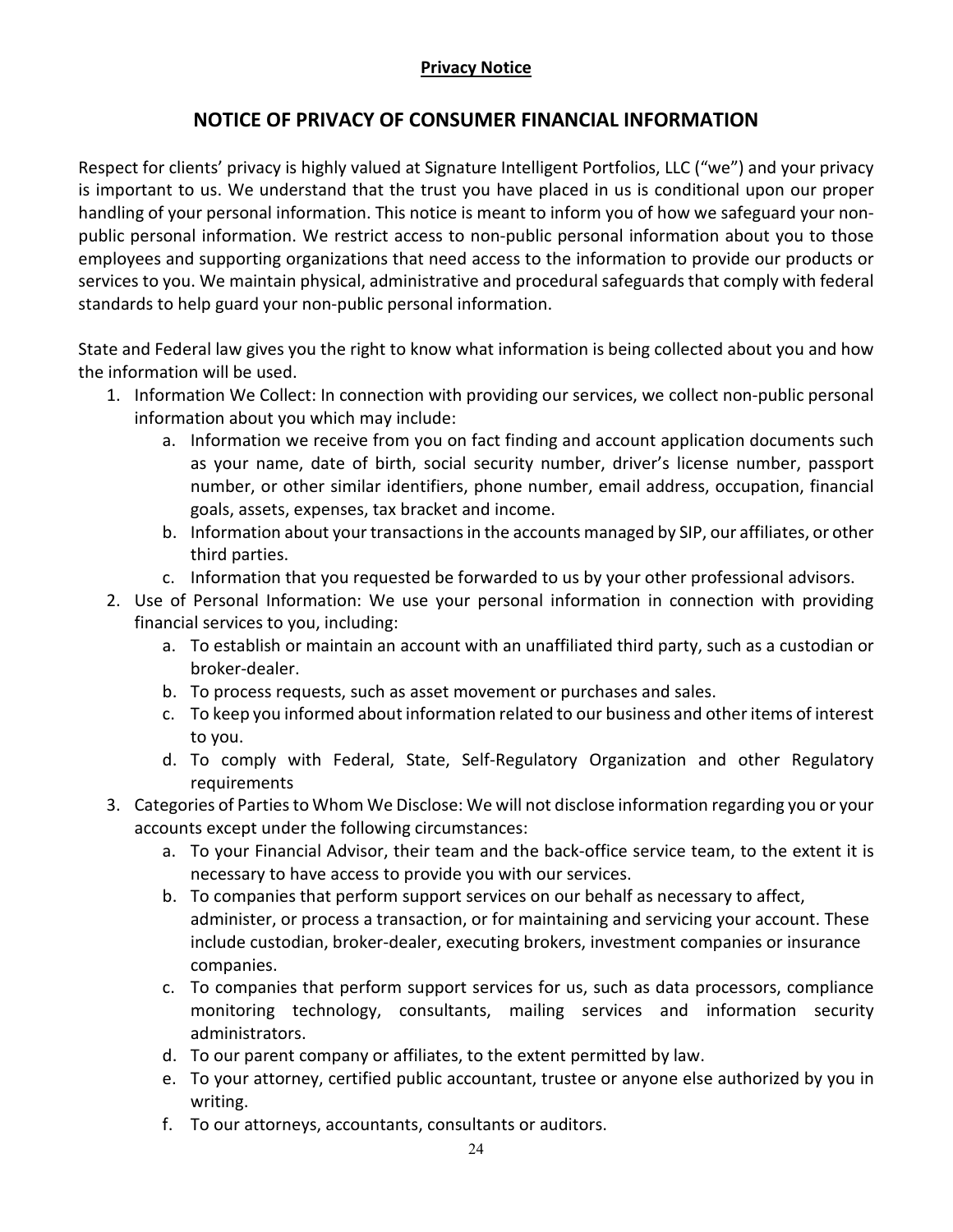- g. To government entities or other third parties in response to regulatory inquiries, subpoenas or other legal process as required by law.
- h. SIP does not sell customer lists or customer information.
- i. Rights under the California Consumer Privacy Act:
	- i. If you are a California Resident you have the right to:
		- 1. Request we disclose to you free of charge the following information covering the 12 months preceding your request:
			- a. the categories of Personal Information about you that we collected;
			- b. the categories of sources from which the Personal Information was collected;
			- c. the purpose for collecting Personal Information about you;
			- d. the categories of third parties to whom we disclosed Personal Information about you and the categories of Personal Information that was disclosed (if applicable) and the purpose for disclosing the Personal Information about you; and
			- e. the specific pieces of Personal Information we collected about you;
		- 2. Request we delete Personal Information we collected from you, unless the CCPA recognizes an exception; and
		- 3. Be free from unlawful discrimination for exercising your rights under the CCPA.
	- ii. How to Exercise Your Rights
		- 1. Completing the Personal Information Request Form and emailing the completed form to [operations@seia.com](mailto:operations@seia.com)
		- 2. Calling (800) 723-5115
- 4. Changes to Our Privacy Notice
	- a. We reserve the right to amend this privacy at our discretion and at any time. If we make material changes to this privacy notice, we will notify you through a mailing.
- 5. Question or Concerns:
	- a. You may contact us with questions or concerns about this policy and our practices by:
		- i. Write us at:

Signature Intelligent Portfolios, LLC – Compliance Department 2121 Avenue of the Stars, Suite 1600 Los Angeles, CA 90067

ii. Email us at:

1. [operations@seia.com](mailto:operations@seia.com)

- iii. Call us at:
	- 1. 844-839-7353